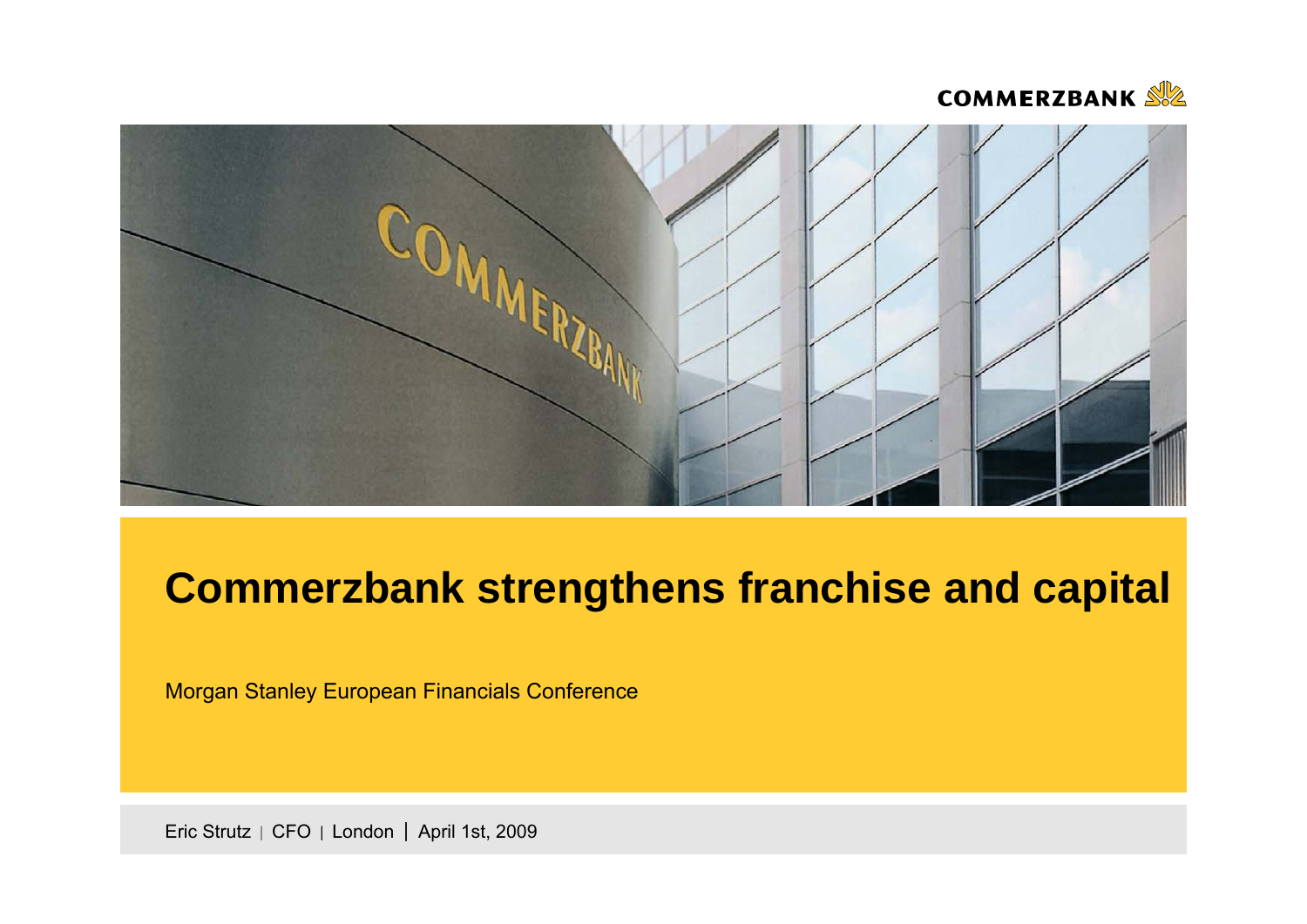

# **Highlights at the beginning of 2009**

**1.**Economic environment and market conditions weakened significantly

- **2.**Strong net interest income
- **3.**Accelerated take over of Dresdner Bank followed by closing on January 12th
- Tight cost control in the combined group, integration on track **4.**

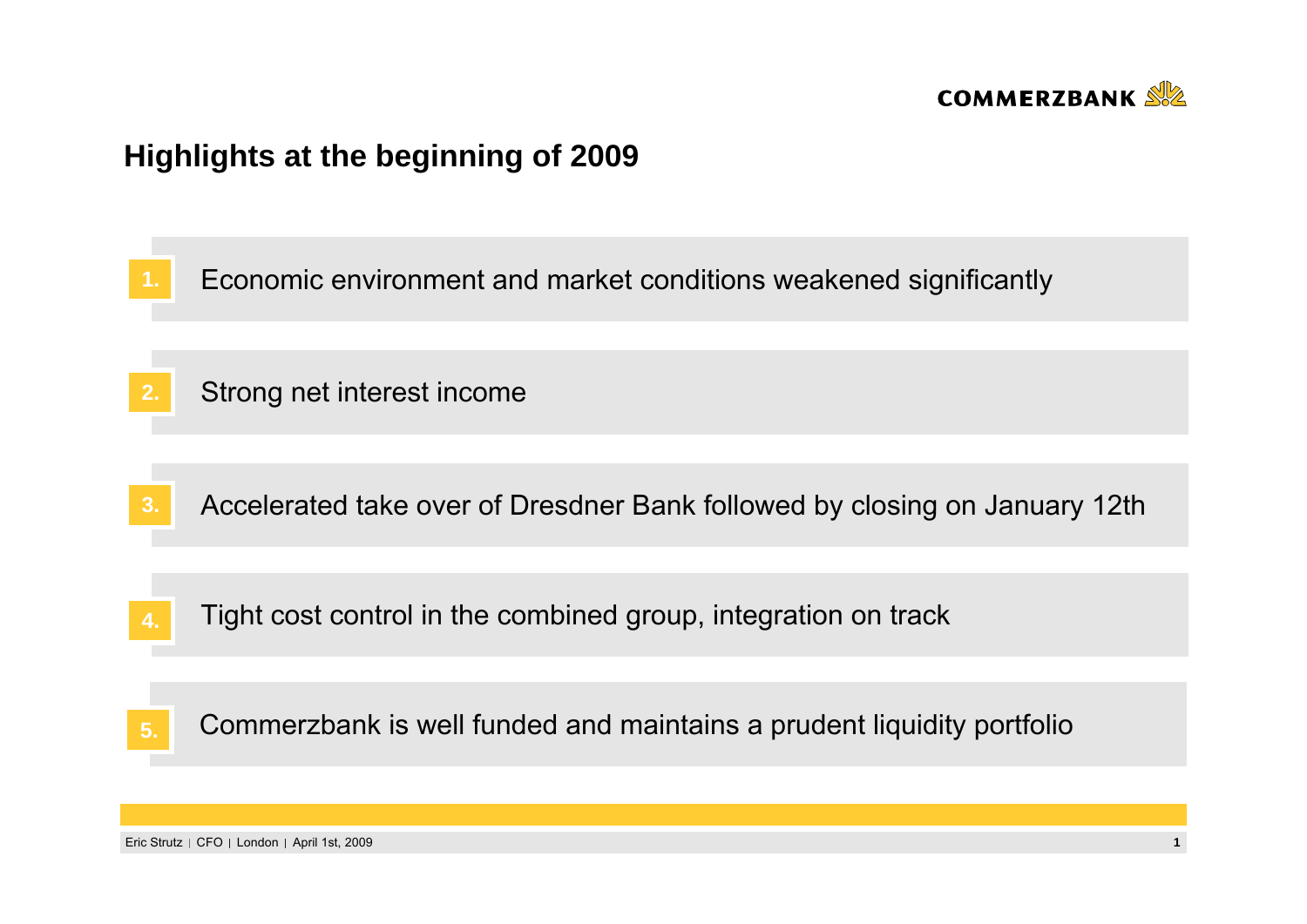

## **Milestones in supporting Equity and Liquidity**

**10bn additional capital approved by SoFFin (SoFFin-2)**

- Issue of 295m shares at 6 EUR
- Second Silent participant of EUR 8.2bn
- Reduction of EUR 17.5bn risk weighted assets\* led to EUR 700m capital relief
- > Silent participation of EUR 750m by Allianz

#### **General terms**

- 9% coupon p.a. non-cumulative
- Clear commitment for repayment
- Governance: two supervisory board seats with financial experts, but without operational influence



#### **Strong liquidity position**

- If Issue of 3 bonds total amounting of EUR 7.75bn and more than EUR 2bn in private placements
- Ongoing growth in deposits (+28% yoy), above EUR 100bn end of December
- Commerzbank recognized as safe haven

#### \* at Dresdner Bank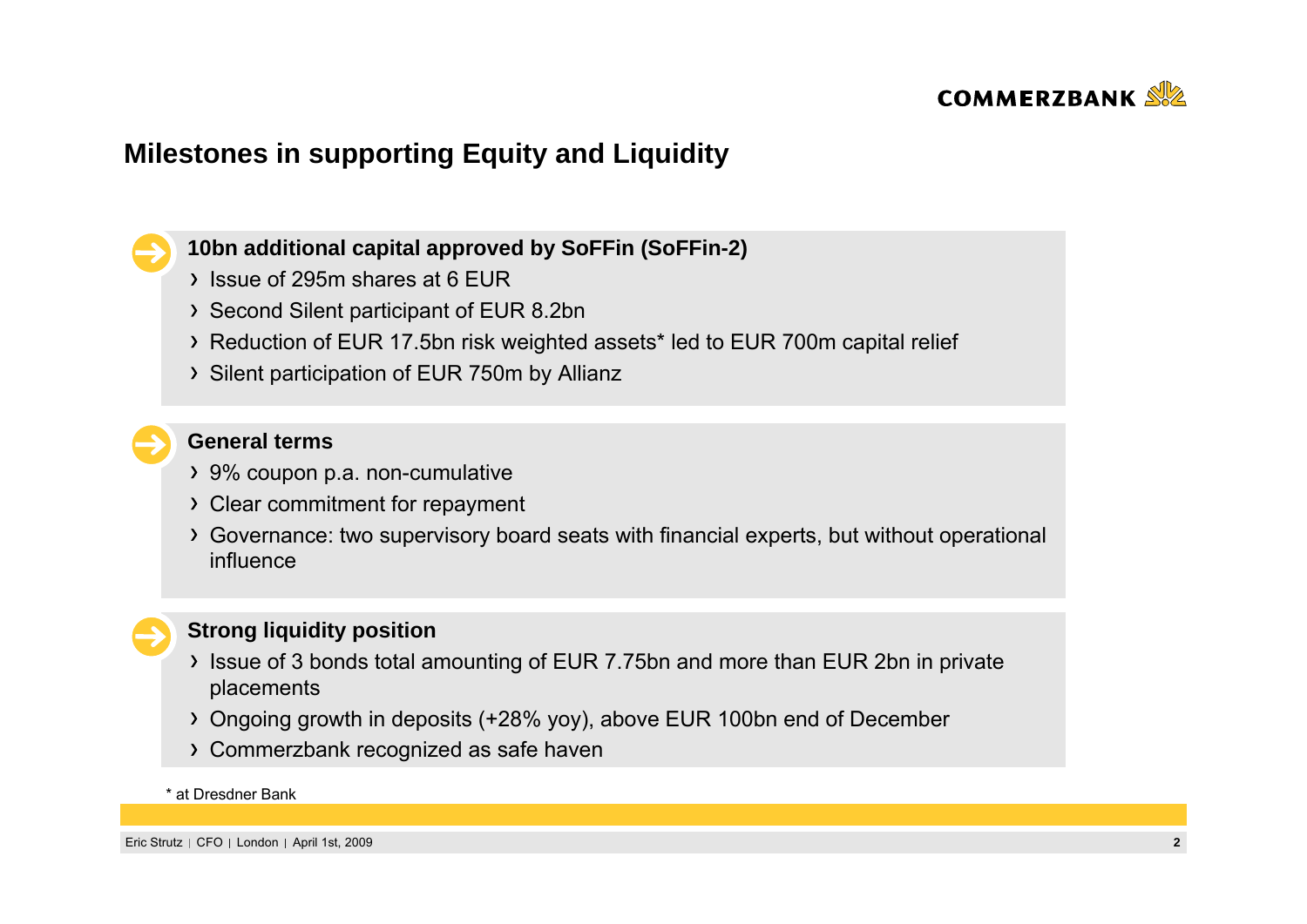

# **Commerzbank acquires Dresdner bank for €4.7bn**



#### **Financing**

- › €3.215bn in cash
	- $\epsilon$ 1.565bn financed through a non-preemptive equity offering of 65.4m shares<sup>1)</sup> and debt
	- €1.4bn cash for 39.8% stake in Dresdner Bank
	- €250m for the cancellation of the contingent deferred consideration
- > €745m equivalent value for 163.5m CBK shares to Allianz as contribution in-kind<sup>2)</sup>
- › Transfer of cominvest to Allianz for €0.7bn

1) ABO more than 5 times oversubscribed, share price issuance at €17.00 2) Based on last price of €4.56 at closing date January 12th, 2009

\* After capital increase by SoFFin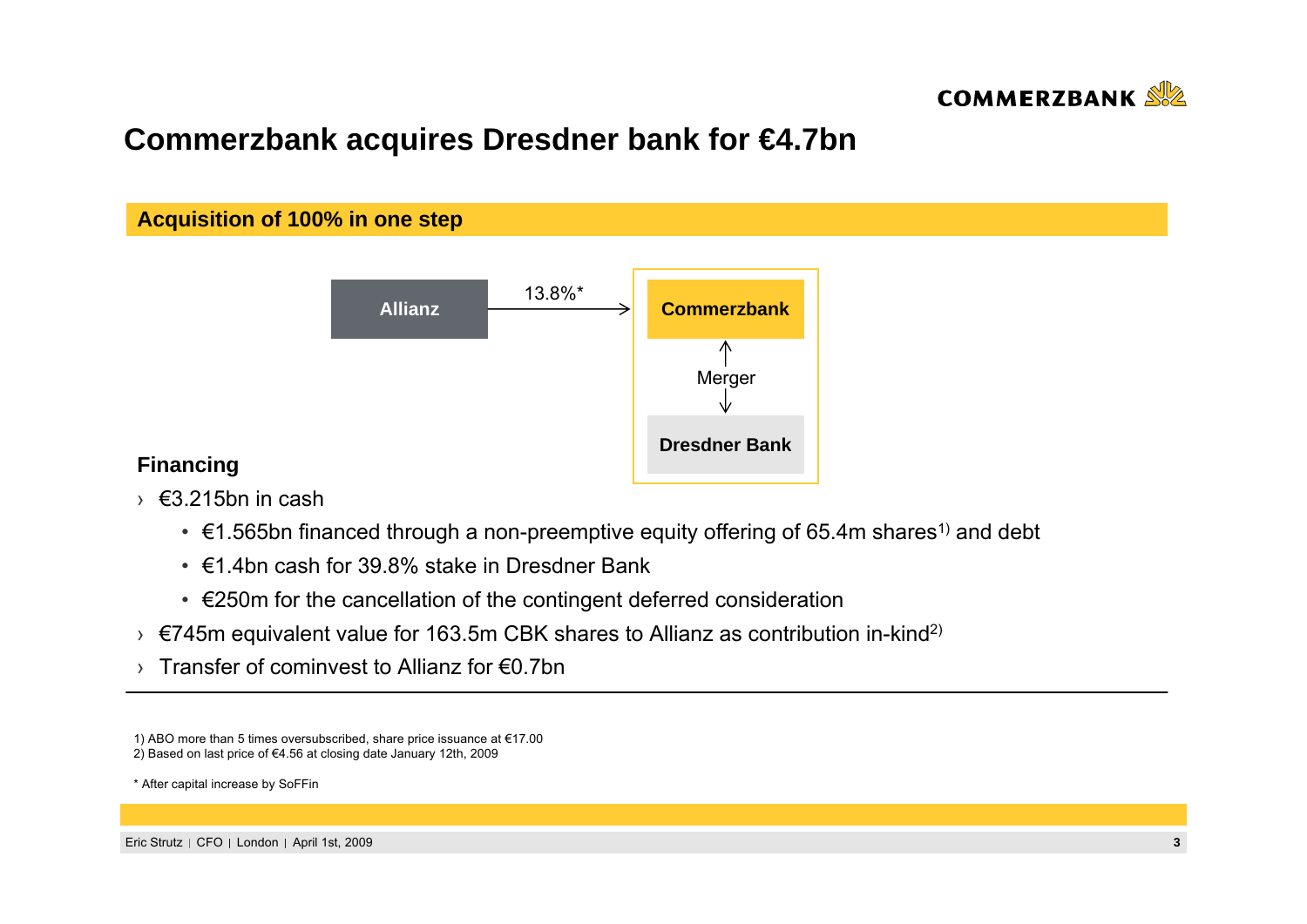

# **Our operating principles for the new Commerzbank**

| <b>Stability</b>                                  | Increased our mid-term Tier-1 range to peer group level $(7\% - 9\%)$<br>and start new bank with 10% in order to reflect current markets.                                                                               |  |  |  |  |
|---------------------------------------------------|-------------------------------------------------------------------------------------------------------------------------------------------------------------------------------------------------------------------------|--|--|--|--|
| <b>Responsibility &amp;</b><br><b>Opportunity</b> | We are committed to continue our role as an integral part of the<br>German economy, especially as others are retreating. We see<br>opportunities for market share increases across the board.                           |  |  |  |  |
| <b>Strategy</b>                                   | Strategic rationale for combination of Commerzbank and Dresdner<br>Bank remains compelling and creates tremendous opportunities.                                                                                        |  |  |  |  |
| <b>Competitiveness</b>                            | Being on a level playing field with our international peer group and<br>mitigating risk of rating disadvantages. We are actively pursuing<br>new business opportunities arising to our new strengthend capital<br>base. |  |  |  |  |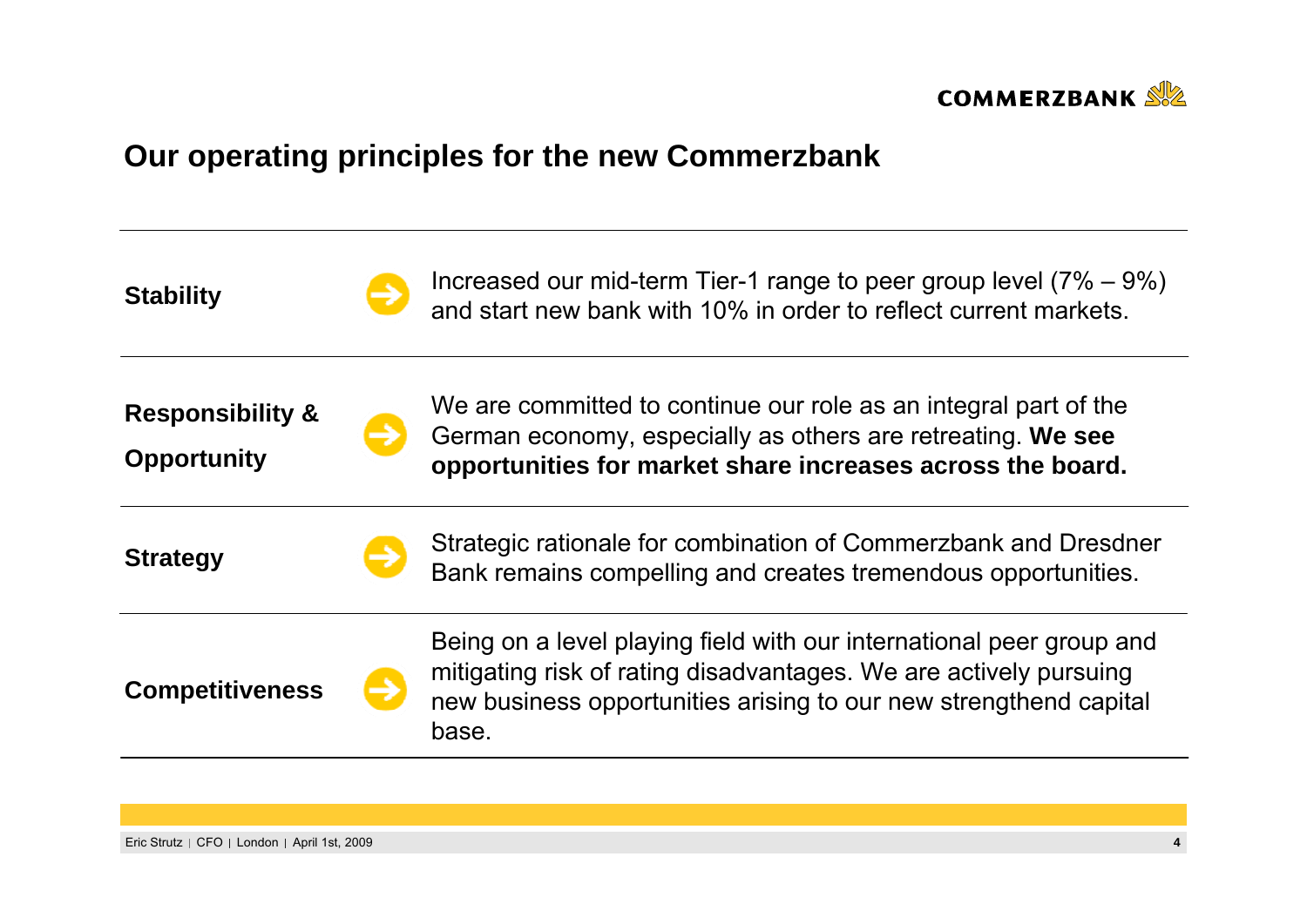

## **Enhanced banking platform with focus on profitable growth Balanced business mix with focus on retail and SME/corporate banking**

#### **Creating the No. 1 Retail bank and the No. 2 Private Wealth Manager in Germany**

- > 11 million private clients in Germany
- Comprehensive nationwide branch network (Target: ~1,200 branches)
- Funding stability from larger deposit base
- High quality earnings stream from stronger position in wealth management

**Germany's leading Mittelstand bank leveraging the successful franchise**

- Strongest customer franchise in Germany (11% to 13% market share)
- Full integration of highly complementary domestic customer bases
- Dresdner Bank foreign activities enhance international capabilities
- Cultural fit is better than anticipated

**Leading investment banking provider to German corporates and institutions** 

- Focus on products relevant to client base, strong reduction of prop trading activities
- Significant cost reduction and capital release mitigates lower revenues
- Proven and successful right-sizing track-record
- Transfer of corporate and relevant retail activities of DKIB into respective business units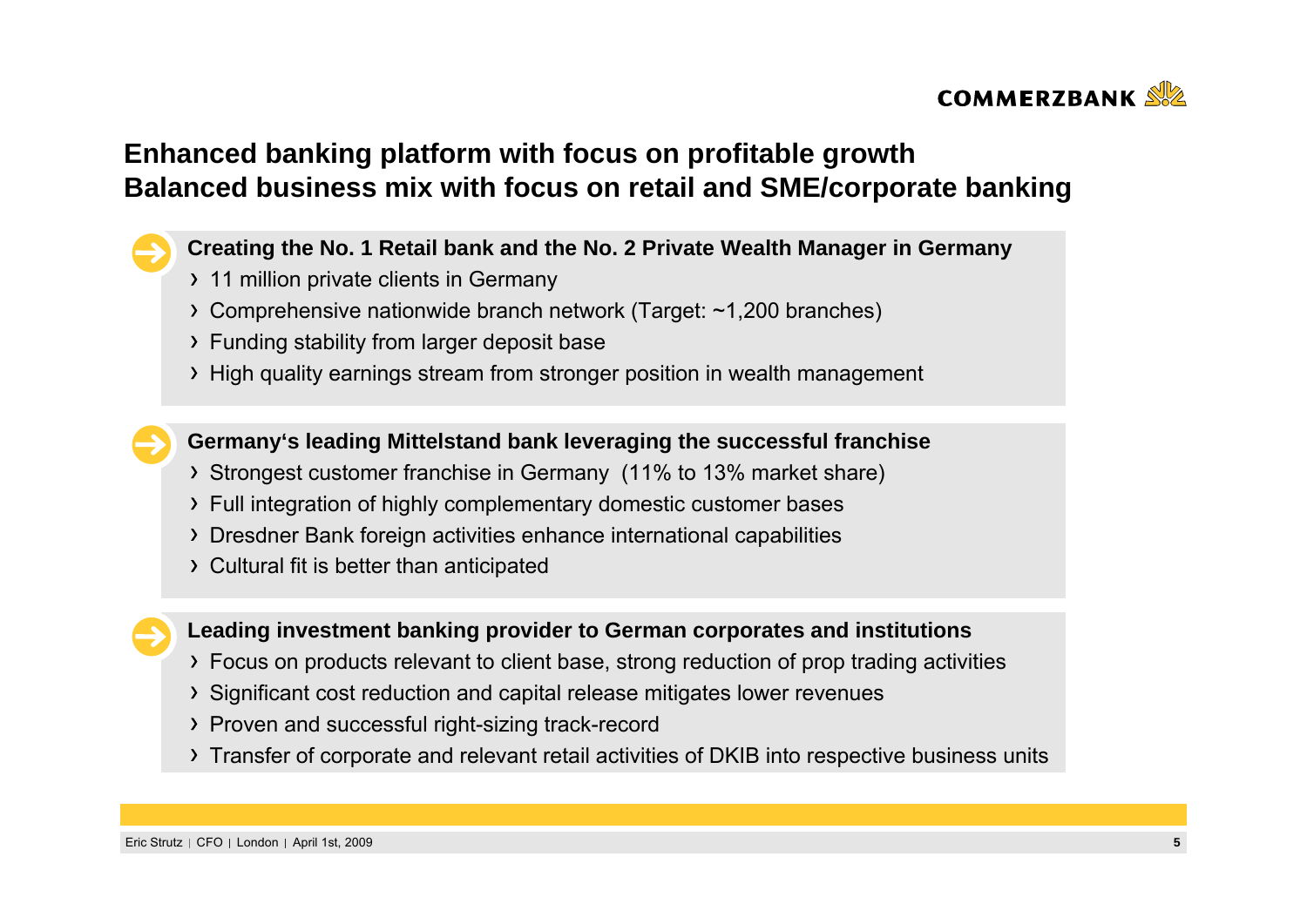

## **Integration divided into three phases: Process well on track**

## **Preparation of Implementation**

- › Negotiations with workers councils
- › Further specification of blueprints and implementation concepts
- › Set-up of joint steering platform: finance, risk, treasury
- $\bullet$  Summer 09 End of 2010



#### **Integration**

- › Implementation of Blueprints: successful rollout of joint business models
- › Realization of all integration measures
- › Full staffing of New CBK organization





### **Remain fully committed to achieve full cost synergy potential**

Eric Strutz CFO London April 1st, 2009 **6**

Sep 2008 – Jan 2009  $\sqrt{}$ 

› Appointment of management

› Definition of business models

› Confirmation of synergy levels

› Preparation for negotiations

for different segments

**Preparation of Integration**

› Decision on IT structure

with workers councils

level  $1 + 2$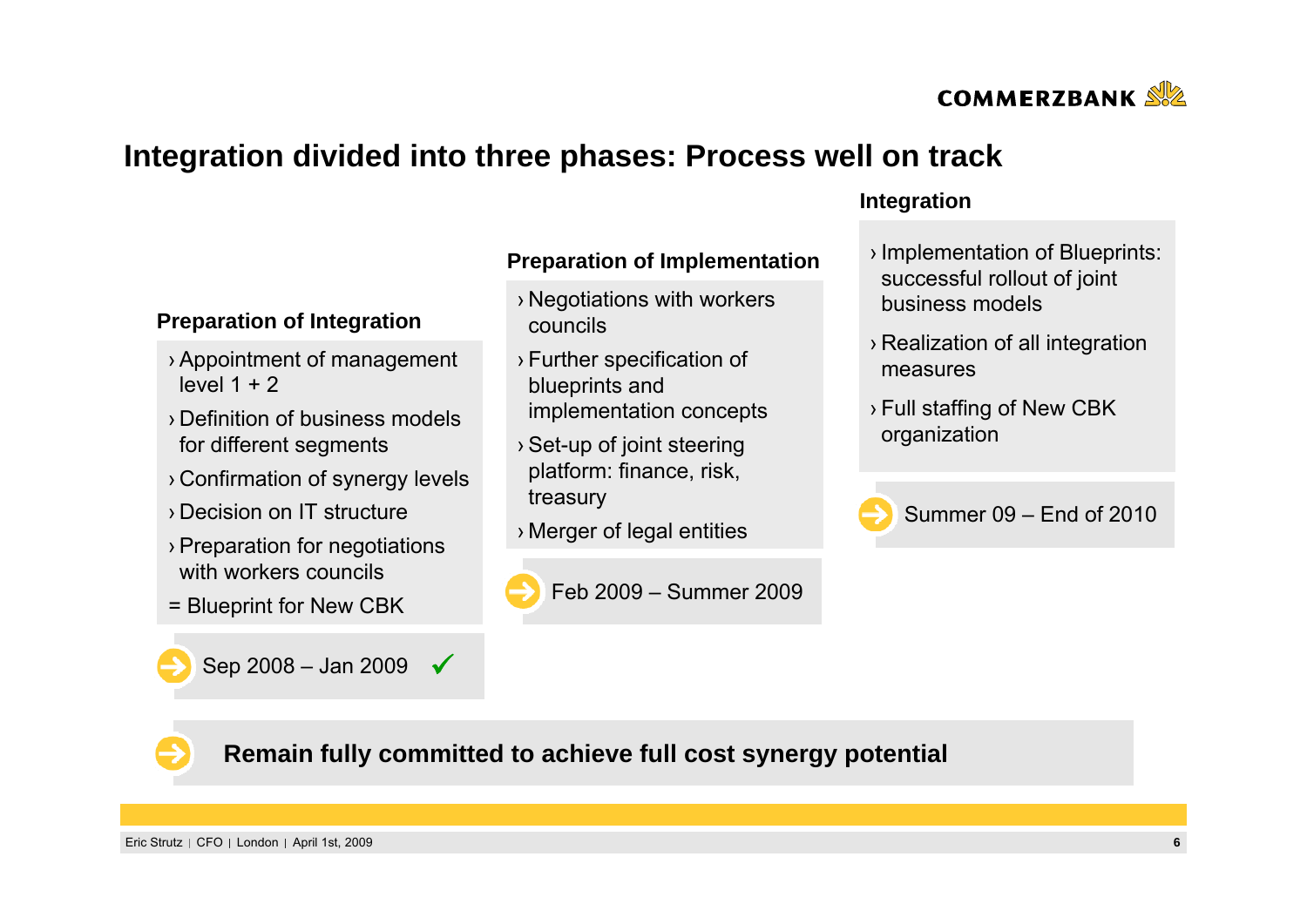

# **Further milestones achieved in preparing for integration**

**1.**Accelerated integration process through one-step-transaction

Blueprint for new bank including business model, synergies and 2. Bideplint for new bank including business model, synergies and **the contract of the synethetic synetyles** and **the contract of the synetyles** and **the contract of the contract of the contract of the synetyles and <b>the c** 

Strong management team: Board appointed 1<sup>st</sup> and 2<sup>nd</sup> level management team early, headquarter centralisation has already started **3.** <sup>9</sup>

**4.** Dedicated decision to run Commerzbank's IT structure will facilitate IT  $\sqrt{ }$ 

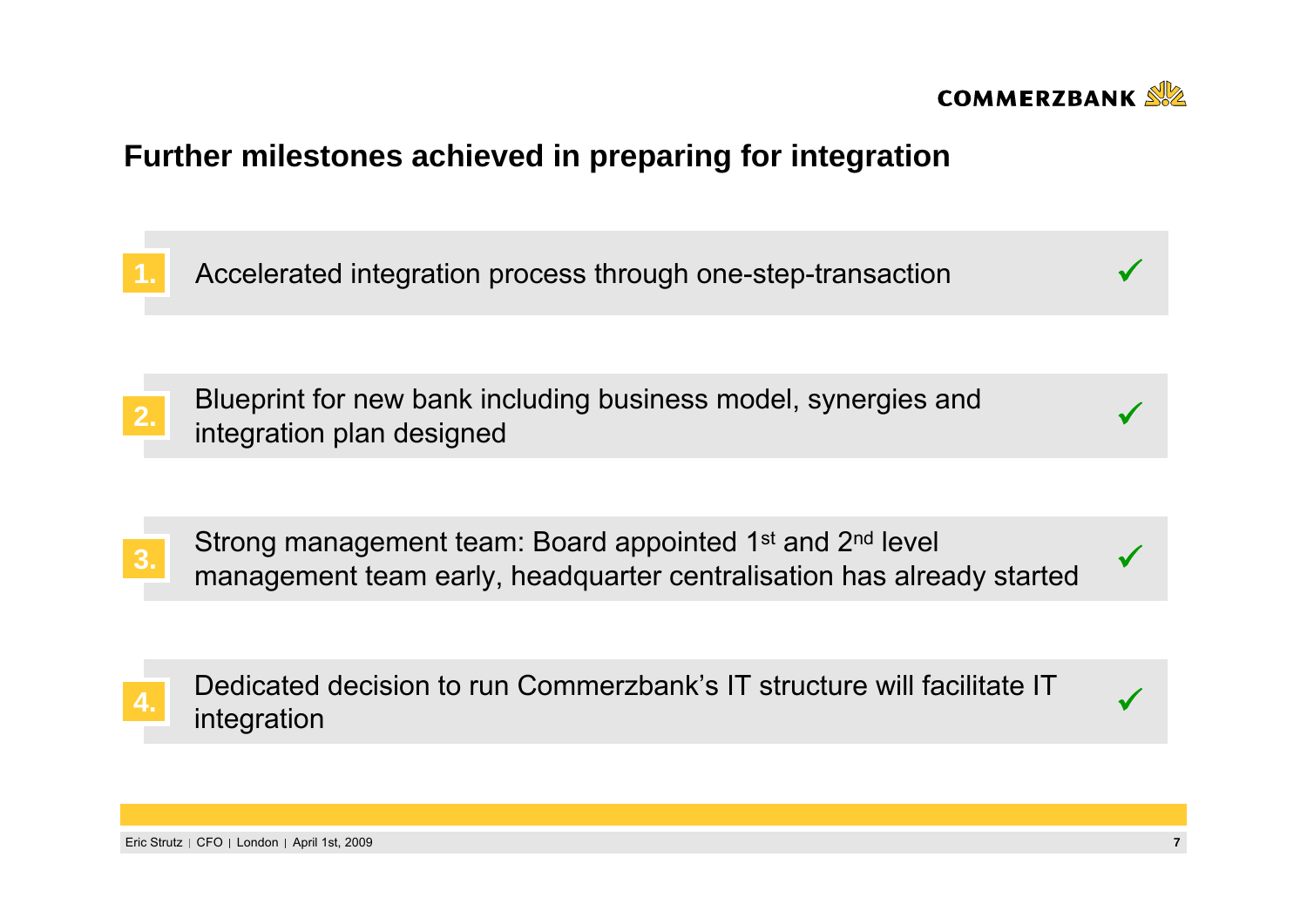

# **Acquisition and consolidation of Dresdner Bank**

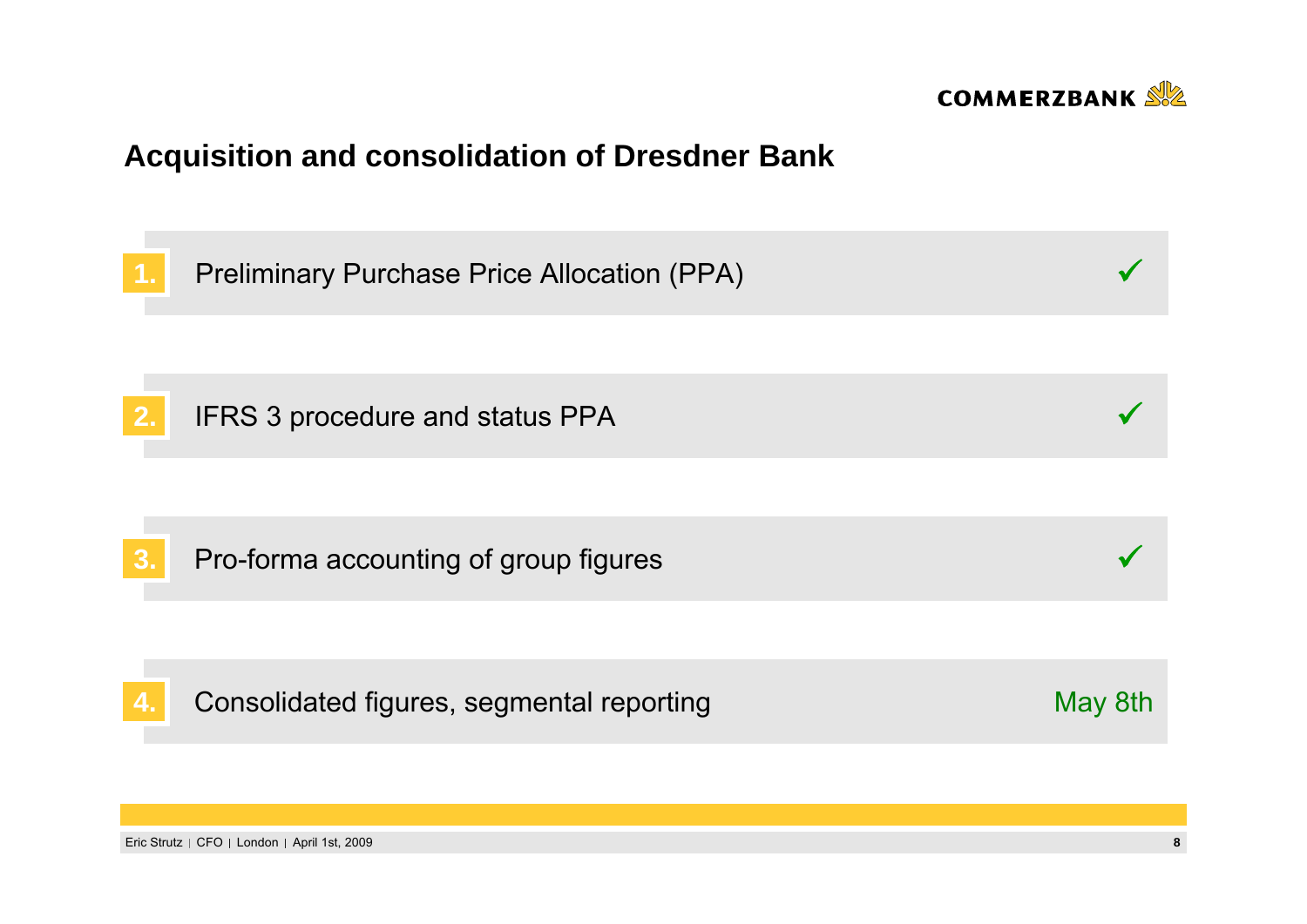

# **Purchase Price Allocation (PPA) and "Pro-Forma" accounts 2008 - Acquisition of Dresdner Bank as per January 12, 2009 -**

In the **IFRS-revaluation accounts** of Dresdner Bank:

- all **assets** and **liabilities** are to be newly valued at their **fair value**,
- all **contingent liabilities** not included in the balance sheet up to now are to be reported at **fair value**,
- all **intangible assets** not included in the balance sheet up to now are to be reported at **fair value**,
- on all adjustments **deferred taxes on the assets** as well as the **liabilities side** will be calculated.

#### **Consequence:**

As a result, **unrealised losses** and **reserves** of the acquired company will be made transparent (so called "**Purchase Price Allocation**" **(PPA))**.

The figures can be based on **estimates** and can be adjusted for a period of up to **twelve months**. The differing amount / goodwill can therefore change up until the 2009 year end accounts.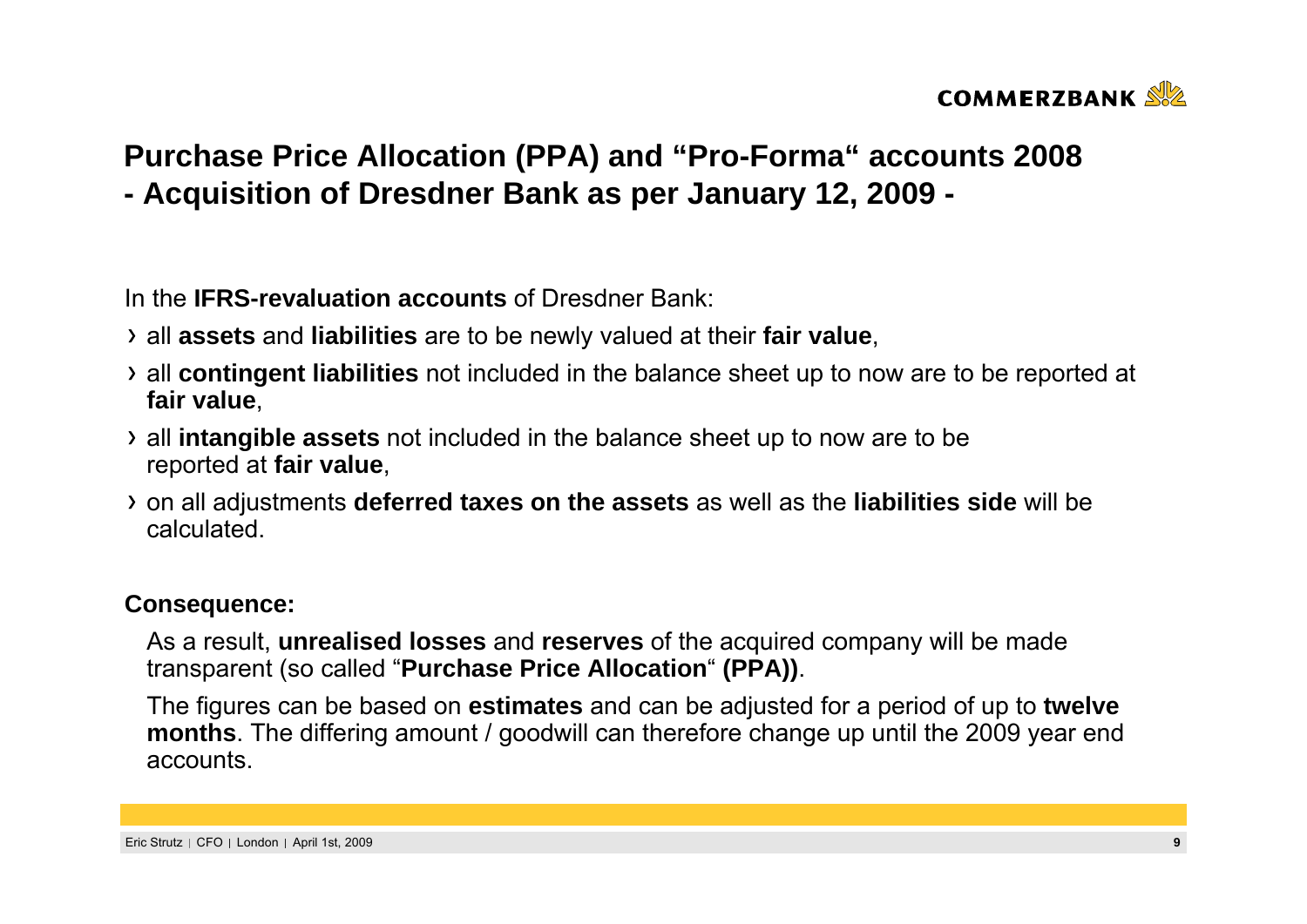## **COMMERZBANK**

# **Purchase Price Allocation (PPA) Acquisition of Dresdner Bank as per January 12, 2009**

Fair value accounting with minor effects in total assets

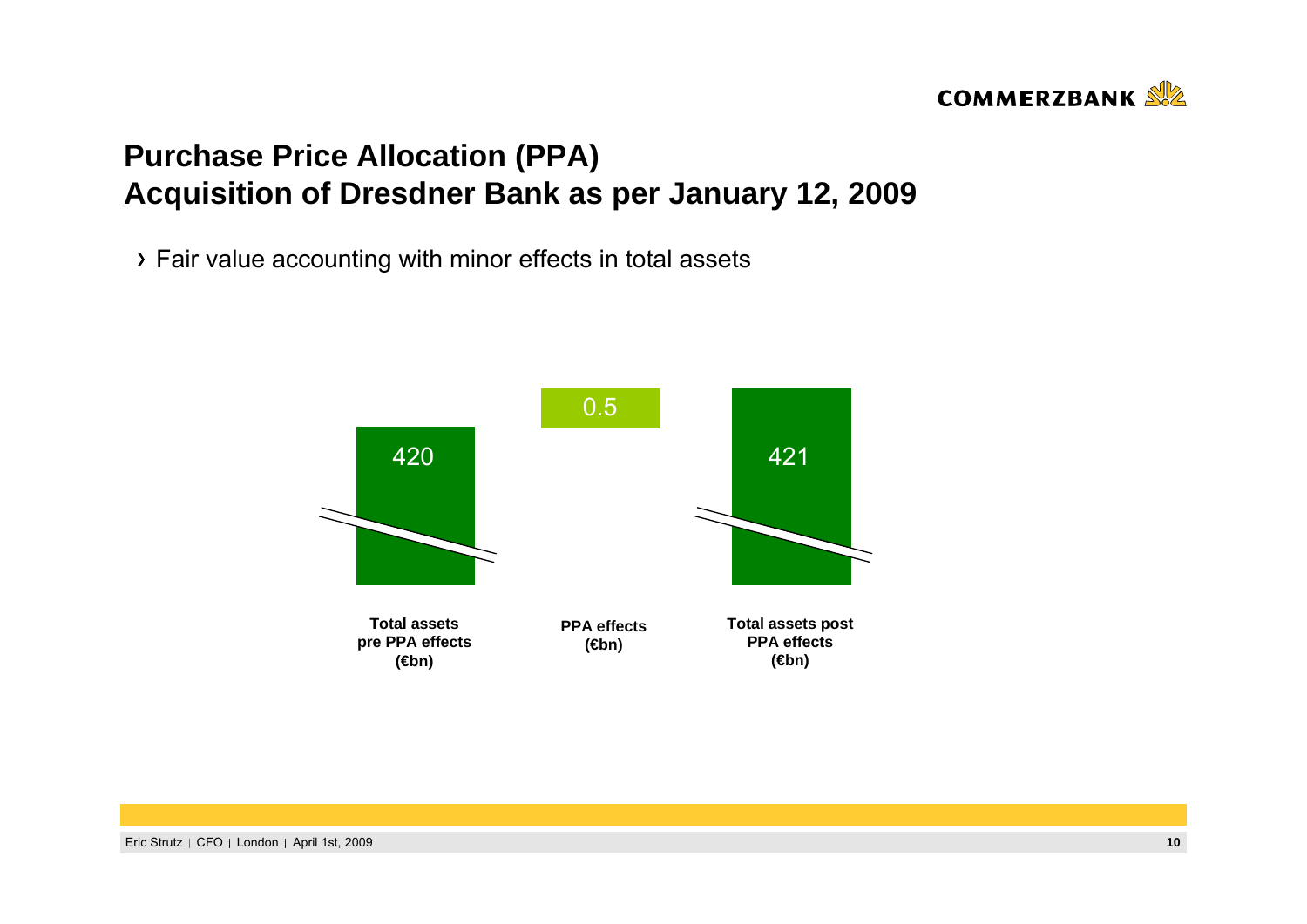# **COMMERZBANK**

# **Purchase Price Allocation (PPA) Acquisition of Dresdner Bank as per January 12, 2009**

- PPA effects with significant impact in Dresdner Banks equity
- Purchase price of €4.7bn vs. equity post PPA effects lead to a Goodwill of €0.8bn

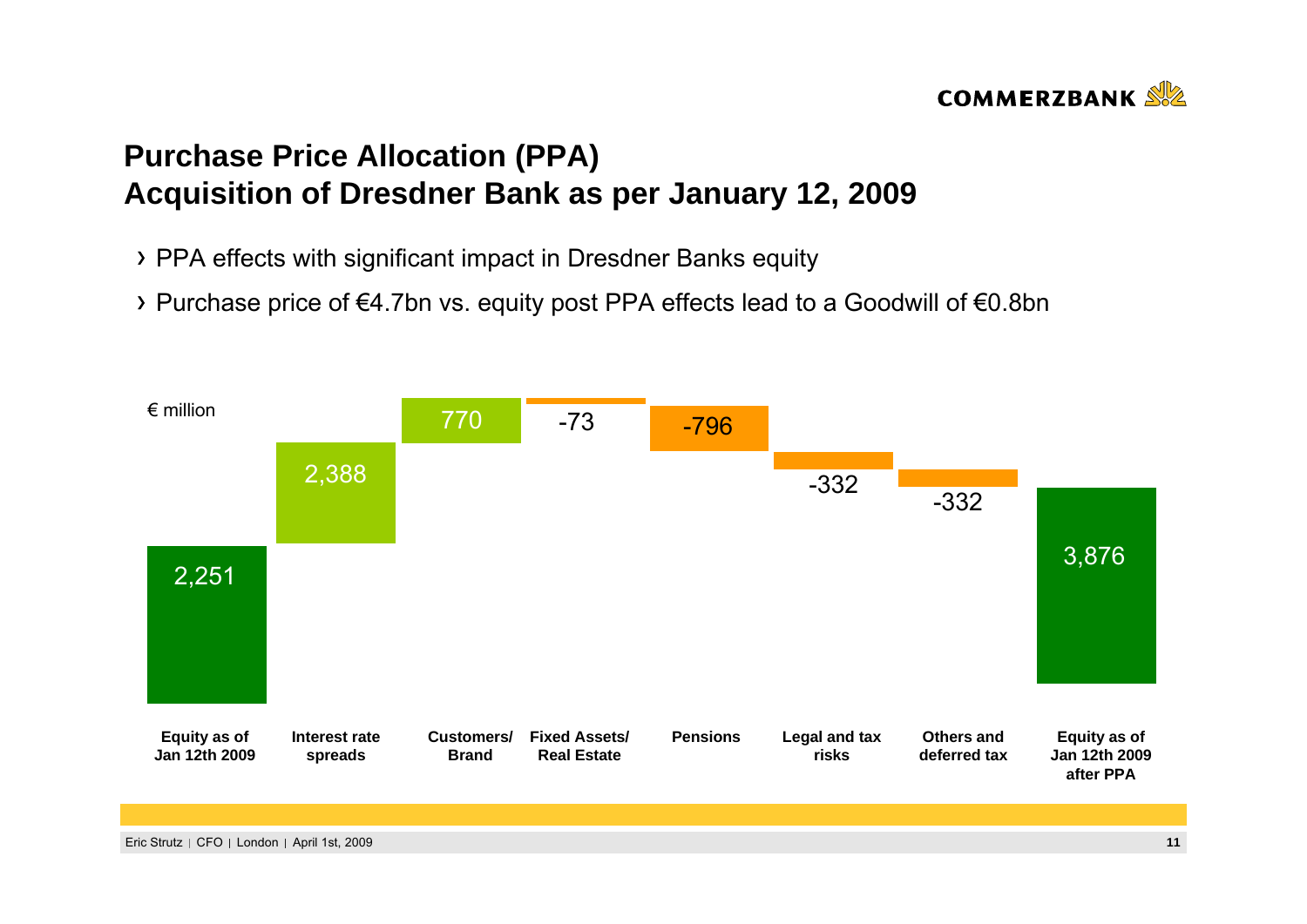

# **Acquisition of Dresdner Bank as per January 12, 2009 "pro-forma" accounts 2008 incl. Purchase Price Allocation (PPA)**

Balance sheet / income statement of Commerzbank and Dresdner Bank provide the basis Pro-forma reconciliation:

- Consolidation of Schiffsbank
- Sale of cominvest-companies by Commerzbank \*)
- Sale of Oldenburgische Landesbank (OLB) and the "CDO Portfolio" to Allianz by Dresdner Bank \*)
- PPA effects transferred into previous year on a 1:1 basis
- significant consolidations between CoBa and DreBa
- Pro-forma accounts as a previous year comparison for the new Commerzbank

<sup>\*)</sup> no profit from reinvestment assumed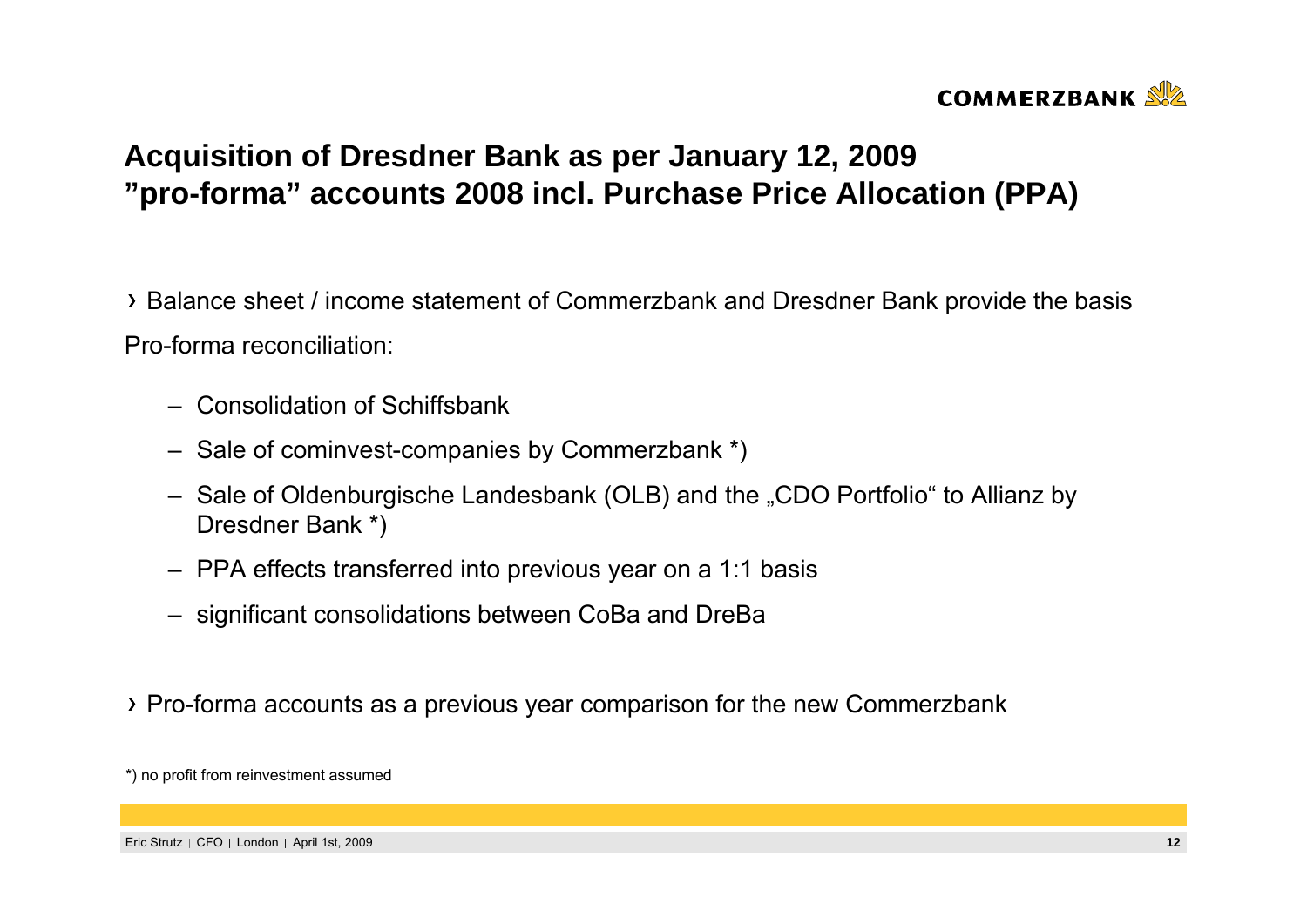

# **Sound underlying profitability of the combined group in 2008**

| $(in \in m)$                                                          | <b>Commerzbank</b> | <b>Dresdner Bank</b> | pro-forma 31.12.2008 |
|-----------------------------------------------------------------------|--------------------|----------------------|----------------------|
| Pre-tax profit                                                        | $-0.4$             | $-4.7$               | $-5.1$               |
|                                                                       |                    |                      |                      |
| Effects on earnings from default<br>AfS/trading book                  | 1.3                | 4.5                  | 5.8                  |
| Provisions for Loans and<br><b>Receivables</b>                        | 1.9                | 1.7                  | 3.6                  |
| Reconciliation and PPA effects<br>(incl. OLB, cominvest, Schiffsbank) |                    |                      | $-0.4$               |
| Operating profit before LLP and<br>defaults                           | 2.8                | 1.5                  | 3.9                  |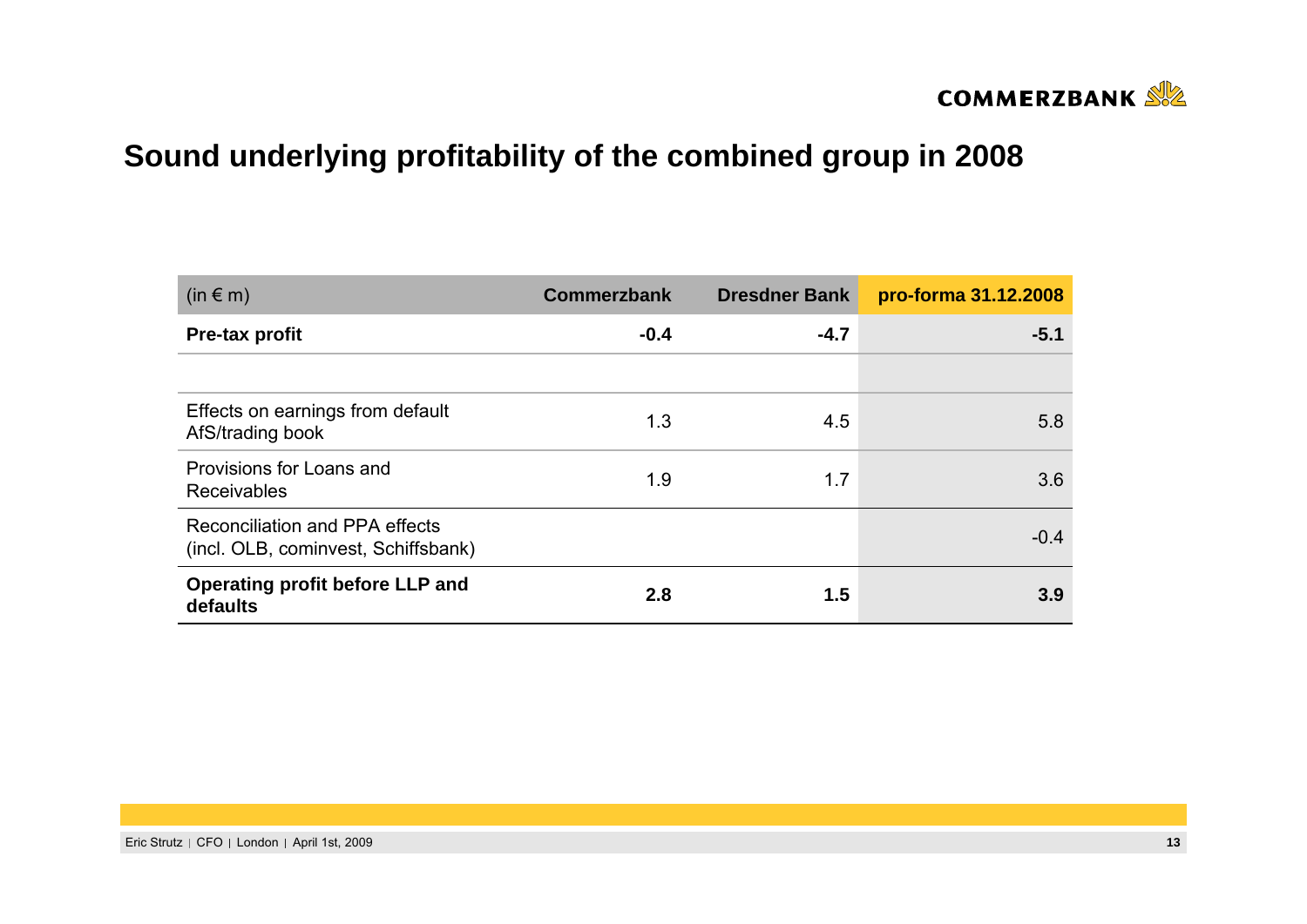

## **Pro-forma solid Tier 1 ratio maintained**

**Tier 1 ratio**



|                                     |     |     |     |     | Mar'08 Jun'08 Sep'08 Dec'08* Dec'08 <sup>1)</sup> Dec'08 <sup>2</sup> |     |
|-------------------------------------|-----|-----|-----|-----|-----------------------------------------------------------------------|-----|
| Risk weighted assets ( $\notin$ bn) | 212 | 219 | 229 | 222 | 338                                                                   | 338 |
| Tier I capital ( $\notin$ bn)       | 16  | 16  | 17  | 23  | 24                                                                    | 34  |

- High capital ratios for a commercial banks
- Silent participation from SoFFin of €8.2bn (Tier-1 capital) by the end of 2008
- Pro-forma base end of 2008
	- > Increase in risk-weighted assets to €338bn
	- Without SoFFin 2: 7% Tier-1 ratio
	- Including SoFFin 2 (to be expected in Q2/09): 10% Tier-1 ratio

\* according to IFRS, until September according to German GAAP 1) pro-forma base end of 2008 without SoFFin 2 2) pro-forma base end of 2008 including SoFFin 2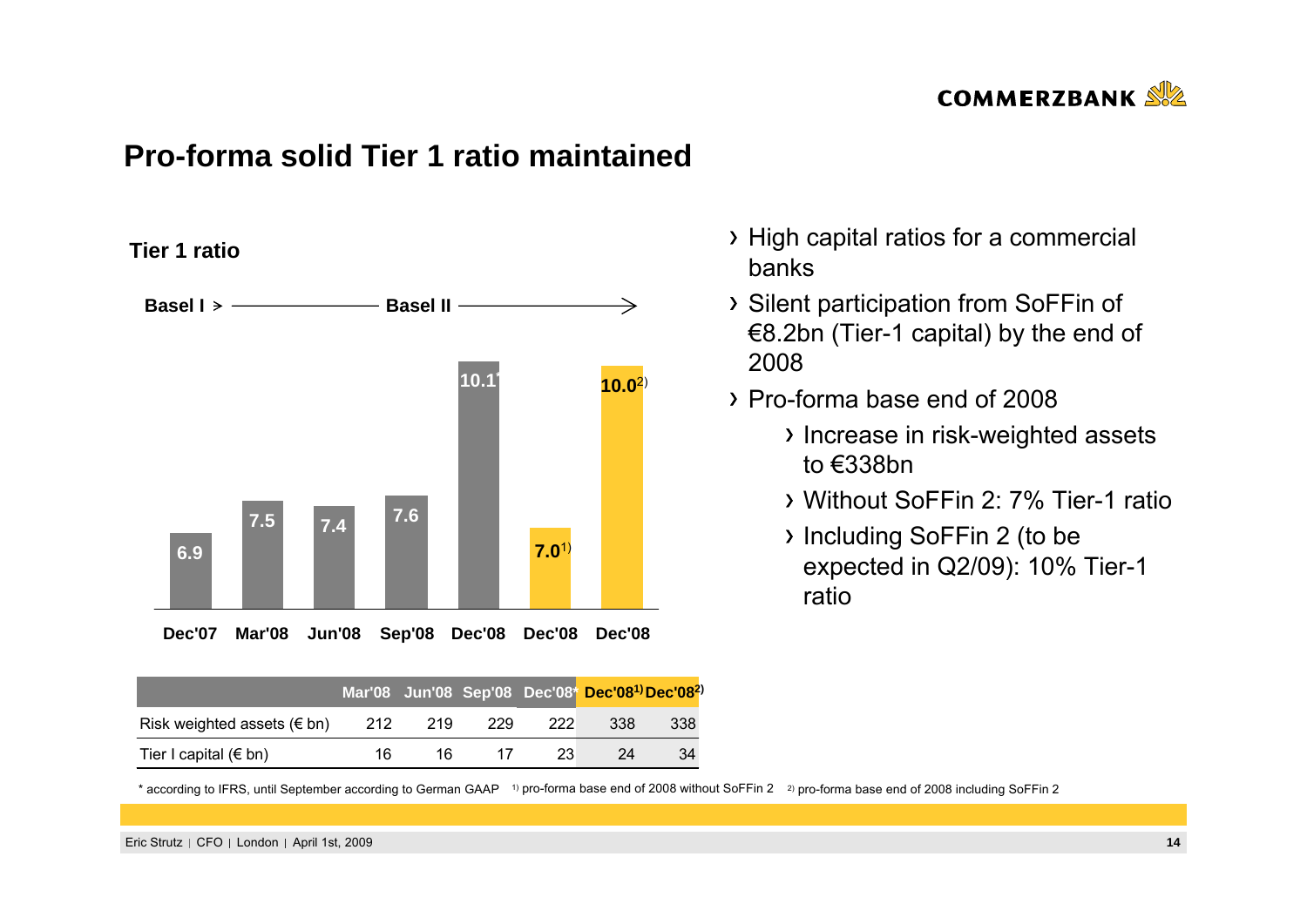

# **Client deposits grow significantly - sound funding plan**



- Funding mix benefited from deposit growth
- Good start in 2009 (€5bn Government-guaranteed benchmark bond, €1.5bn Senior unsecured bond, €1.25bn mortgage covered bond more than €2bn Private placements)

1) Only retail and corporate customers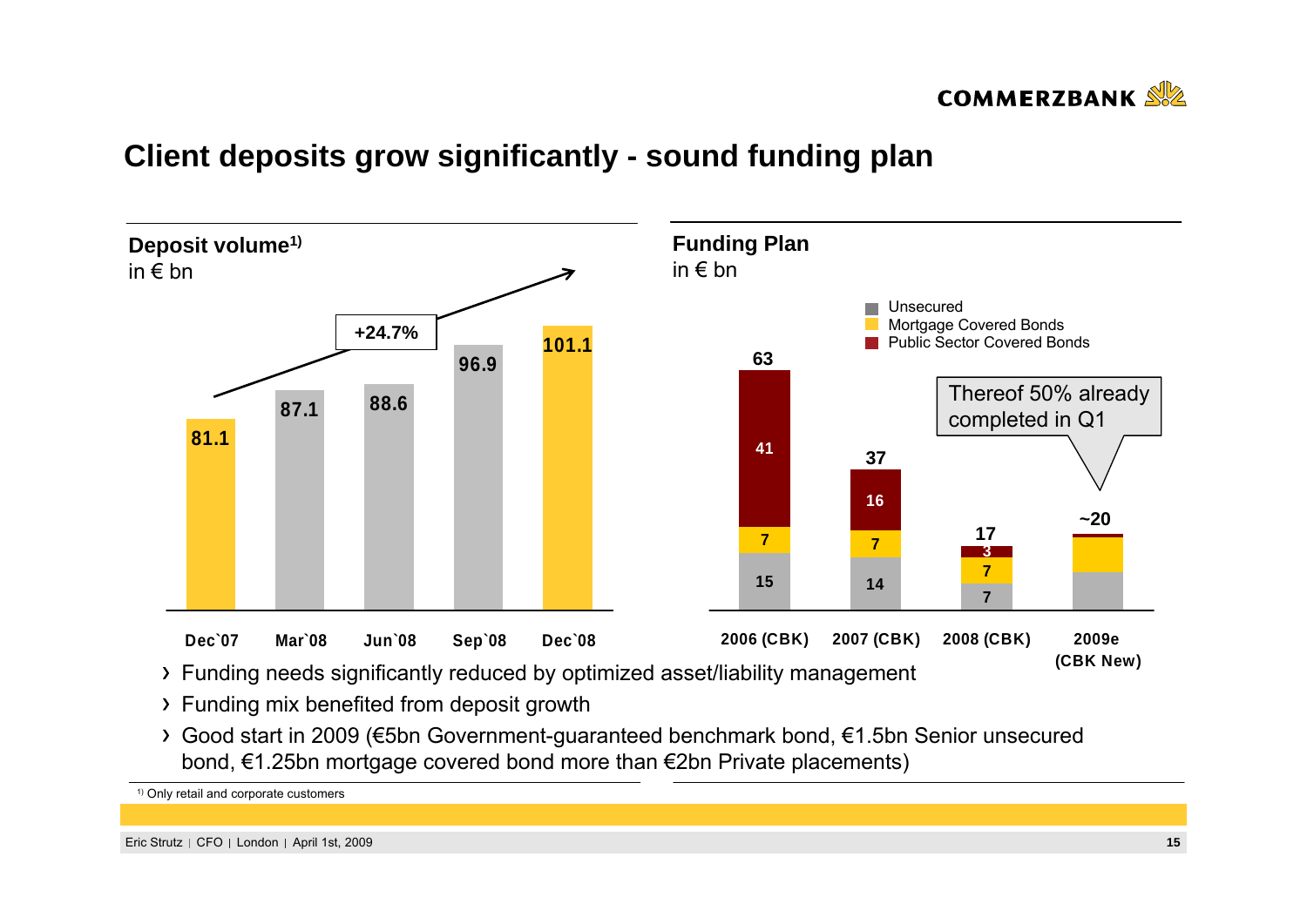

# **Risk portfolios in focus**

| <b>Portfolio</b>                                 |                          | by year end 2009                                                                                                                                                                              |                         |
|--------------------------------------------------|--------------------------|-----------------------------------------------------------------------------------------------------------------------------------------------------------------------------------------------|-------------------------|
| <b>Structured Finance:</b>                       | <b>ABS</b><br><b>LBO</b> | Significant burdens expected above all for ABS<br>Monoline Structures and LBOs of Dresdner Bank                                                                                               |                         |
| <b>Financial Institutions:</b>                   |                          | Support programmes of sovereign states and central banks will have positive effects<br>on systemic banks (yellow); challenges for regional banks (red)                                        | $\overline{\textbf{O}}$ |
| <b>Corporates:</b>                               |                          | Clear increase of insolvencies for SMEs and bulk risks. USA with higher risks (red)<br>compared to other international markets and Germany (yellow)                                           | $\overline{\text{O}}$   |
| <b>Central &amp; Eastern Europe:</b>             |                          | Economic downturn, primarily in Russia, Ukraine and Hungary                                                                                                                                   |                         |
| <b>Commercial Real Estate:</b>                   |                          | Further decrease in market values in all regions and property types. Apart from the<br>hot spots Spain, USA and UK other markets are affected (e.g. France, Italy)                            | $ \frac{1}{20}$         |
| <b>Shipping</b>                                  |                          | Clear reduction in ship values and freight rates for bulk and container markets.<br>Continued overcapacity                                                                                    |                         |
| Domestic Private &<br><b>Business Customers:</b> |                          | Sound risk situation since 2006. Higher unemployment rate, but stable development<br>since 2009. Traffic light: Private home financing (green), business customers (yellow) $\boxed{\bullet}$ |                         |

- We expect **risk provisions** to be slightly below 2008 levels, despite large structural shifts at the New Commerzbank in 2009

- In terms of impairment **charges arising from available-for-sale holdings and defaults in the trading book**, we currently assume that we reached the peak for the New Commerzbank in 2008. We are expecting a large reduction for this area in 2009 under our "realistic-case" scenario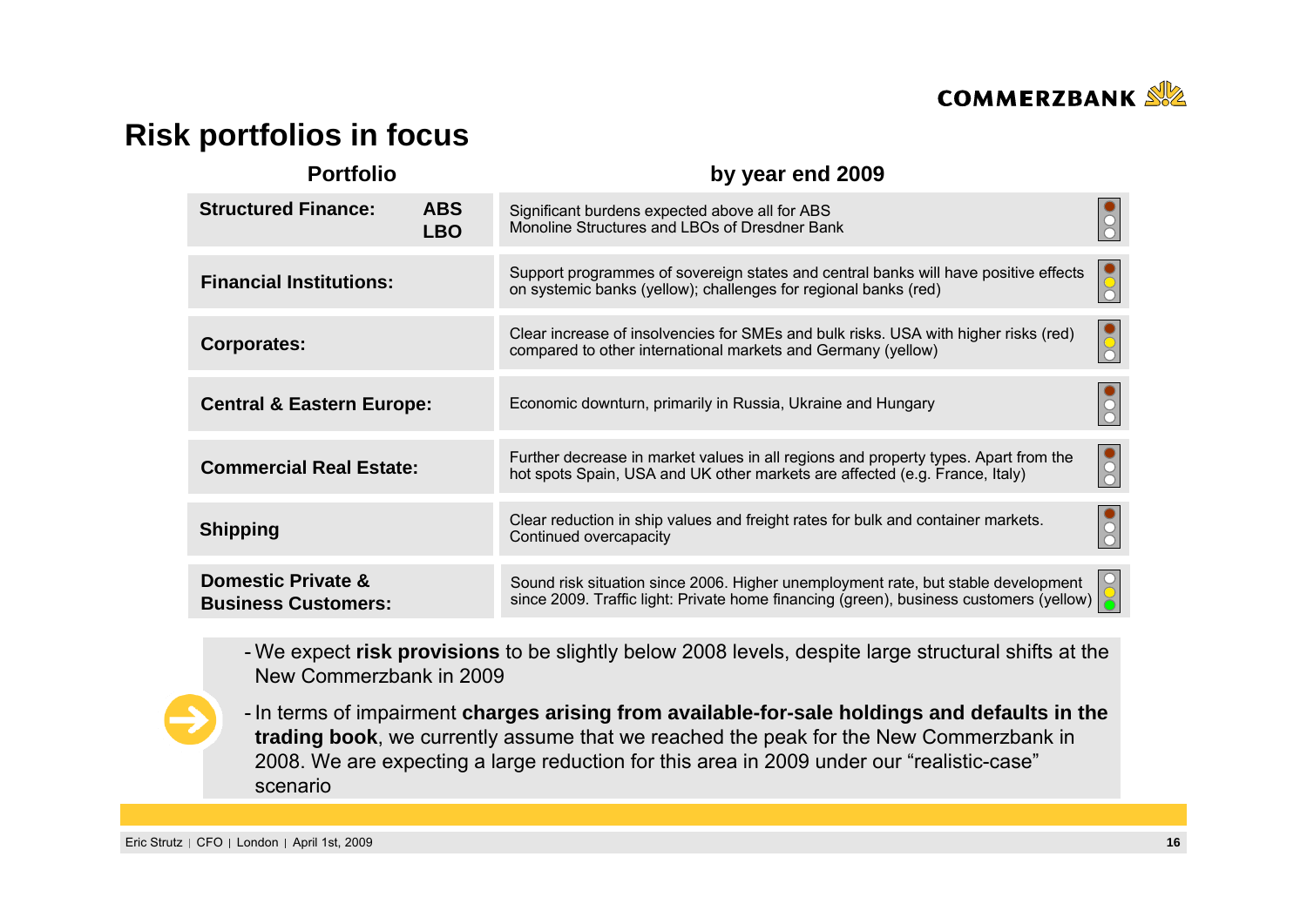

## **Germany: Negative outlook for 2009, better prospects earliest 2010**

#### **Forecast for 2009/2010**

- Currently, Germany is hit by the most severe recession since the end of the second World War (left-hand-side chart). Germany is mainly a victim of rapidly falling foreign demand.
- The German economy is forecast to shrink until mid 2009, thereafter falling house prices in many industrialized countries will allow only for an moderate upswing of the German economy.
- But stable house prices, the absence of any excesses in both consumers' and firms' indebtedness and high price competitiveness should at least argue for an outperformance of the German economy relative to its Western European peers.
- •Worldwide low interest rates should stimulate investment in 2010 (right-hand-side chart)



#### **Germany: Unprecedented slump**

Manufacturing orders, quarterly averages, index 2005=100 and change year-on-year in%

#### **Germany: Monetary policy impacts 2010**

Investment in machinery and equipment, real, change year-on-year, 3 quarter averages Real interest rate: 3-month EURIBOR less core inflation (ex food, energy and taxes), +4 quarters



Source: Commerzbank Economic Research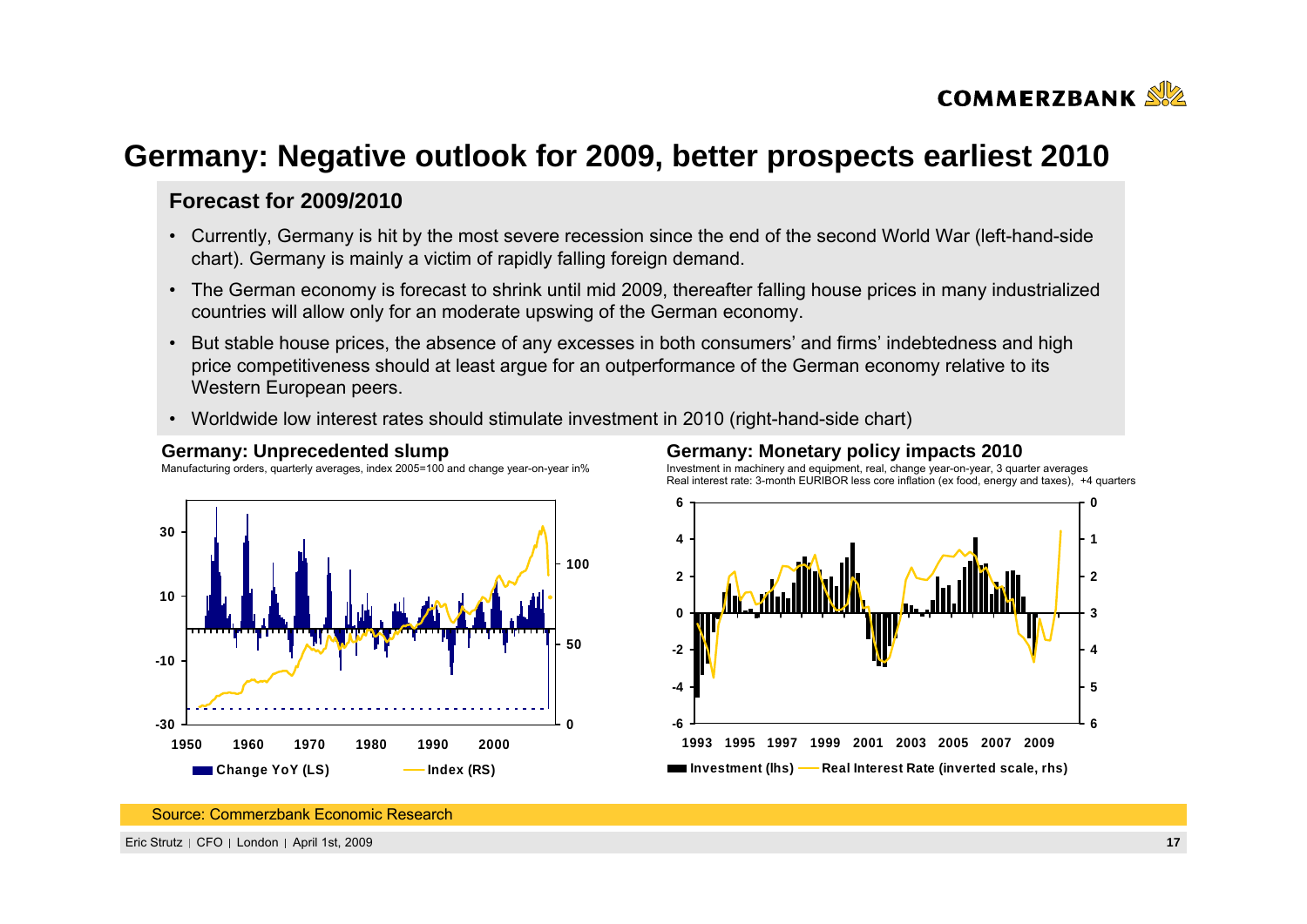

## **Outlook**

#### **Ongoing weakness of international economy**

- Risk adjusted return oriented new lending business
- > Further pressure on operating revenues
- Increasing risk provision in commercial and corporate banking

#### **Integration of Dresdner Bank**

- Condiserable rightsizing of Investment Banking
- Accelerated Integration of operating businesses and IT structure
- > 15% cost cutting (combined Group) by restructuring case defined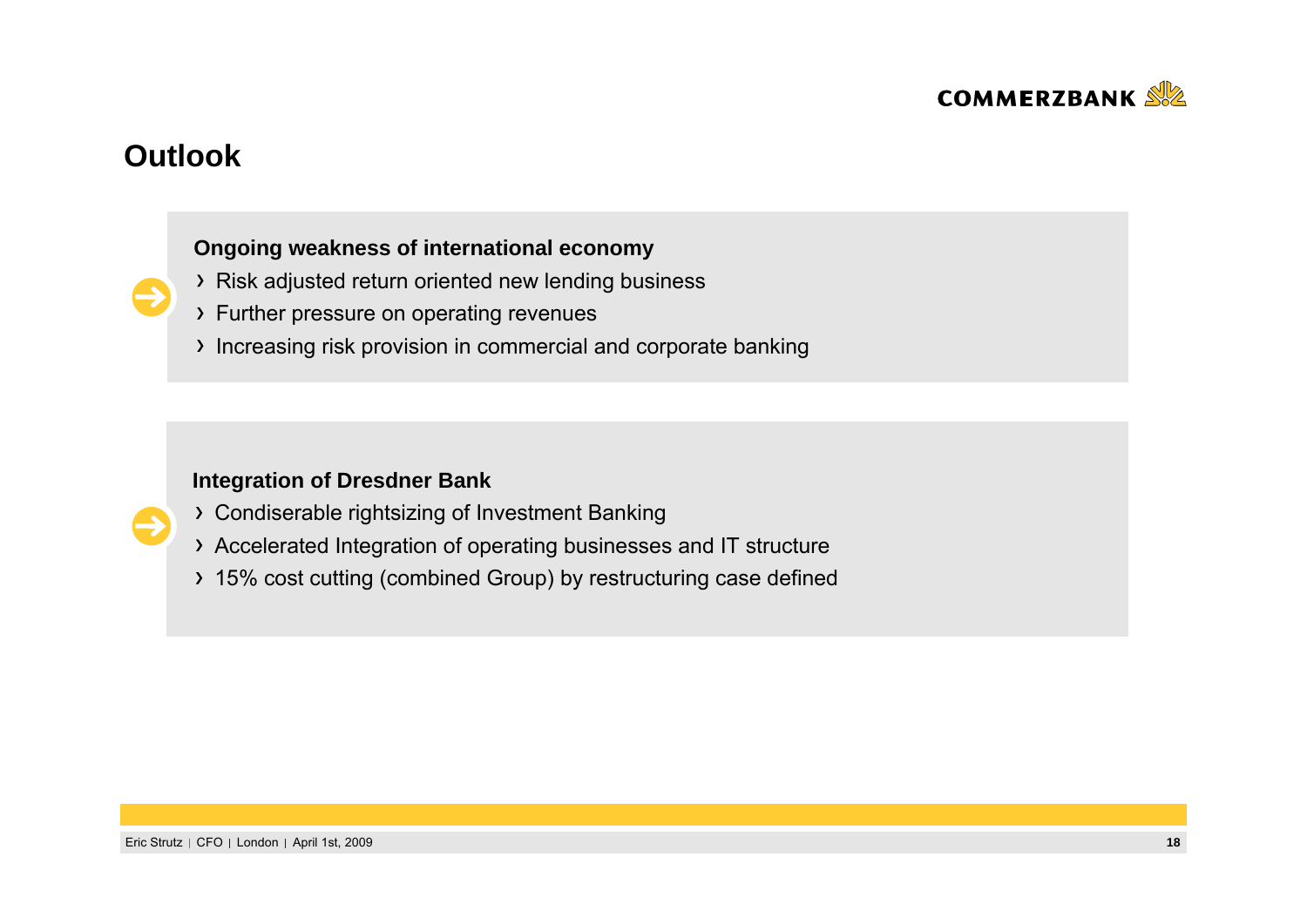

# **Appendix 1**

Eric Strutz | CFO | London | April 1st, 2009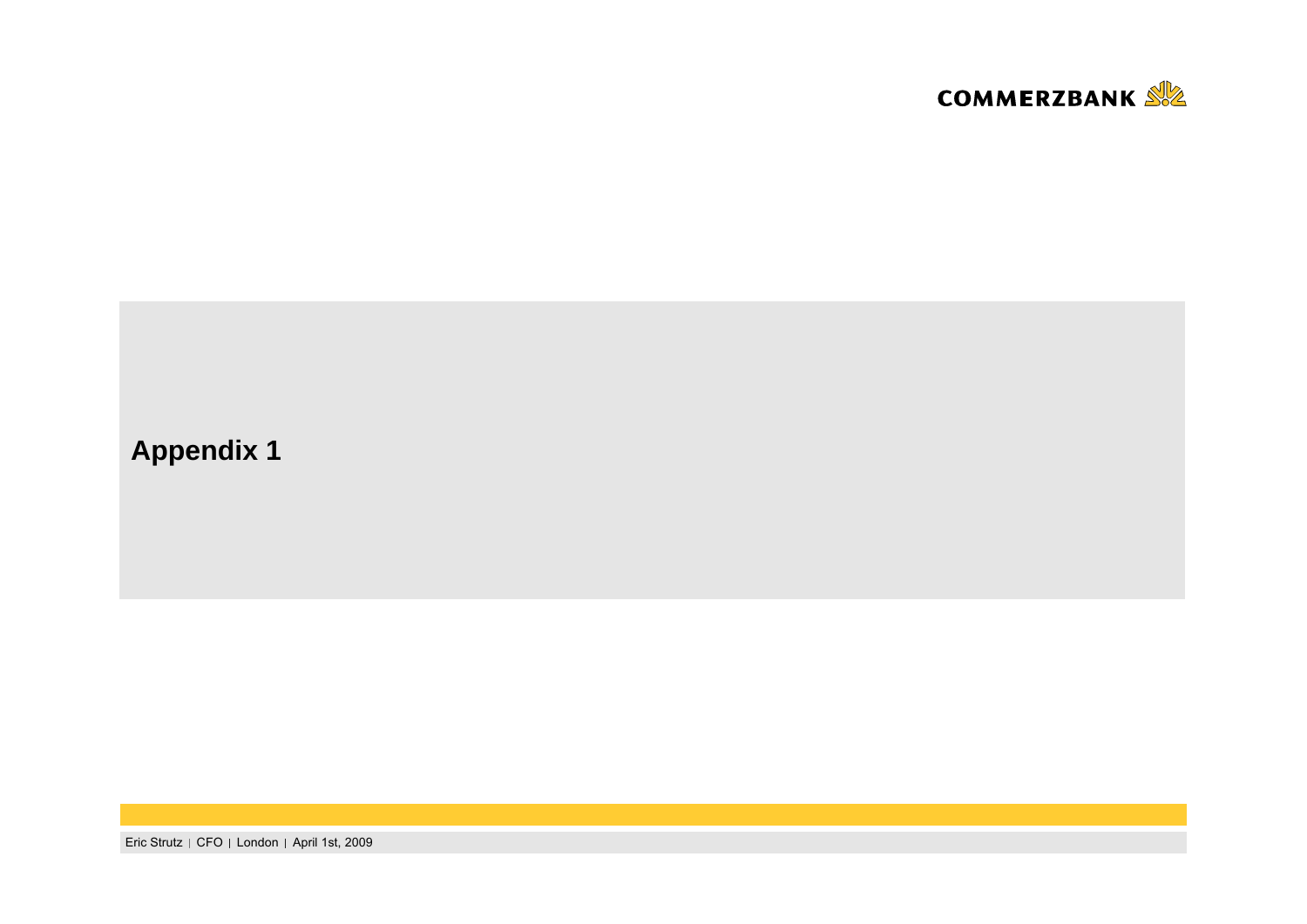

# **Purchase Price Allocation (PPA) Acquisition of Dresdner Bank as per January 12, 2009**

| <b>ASSETS</b>                                                       |                             |                                    |                            |
|---------------------------------------------------------------------|-----------------------------|------------------------------------|----------------------------|
| $(\in$ m)                                                           | <b>Assets</b><br>12. Jan 09 | <b>PPA</b> effects<br><b>Total</b> | <b>Assets</b><br>incl. PPA |
| Cash reserve                                                        | 18,642                      |                                    | 18,642                     |
| Claims on banks                                                     | 63,985                      | 14                                 | 63,999                     |
| Claims on custumos incl. LLPs                                       | 119,094                     | $-209$                             | 118,885                    |
| Positive fair values attributable to derivative hedging instruments | 872                         |                                    | 872                        |
| Assets held for trading purposes                                    | 189,845                     |                                    | 189,845                    |
| Financial investments                                               | 23,448                      | 132                                | 23,580                     |
| Intangible assets                                                   | 338                         | 668                                | 1,006                      |
| <b>Fixed assets</b>                                                 | 1,071                       | $-73$                              | 998                        |
| Tax assets                                                          | 964                         | $-2$                               | 962                        |
| Other assets                                                        | 1,977                       |                                    | 1,977                      |
| <b>TOTAL</b>                                                        | 420,236                     | 530                                | 420,766                    |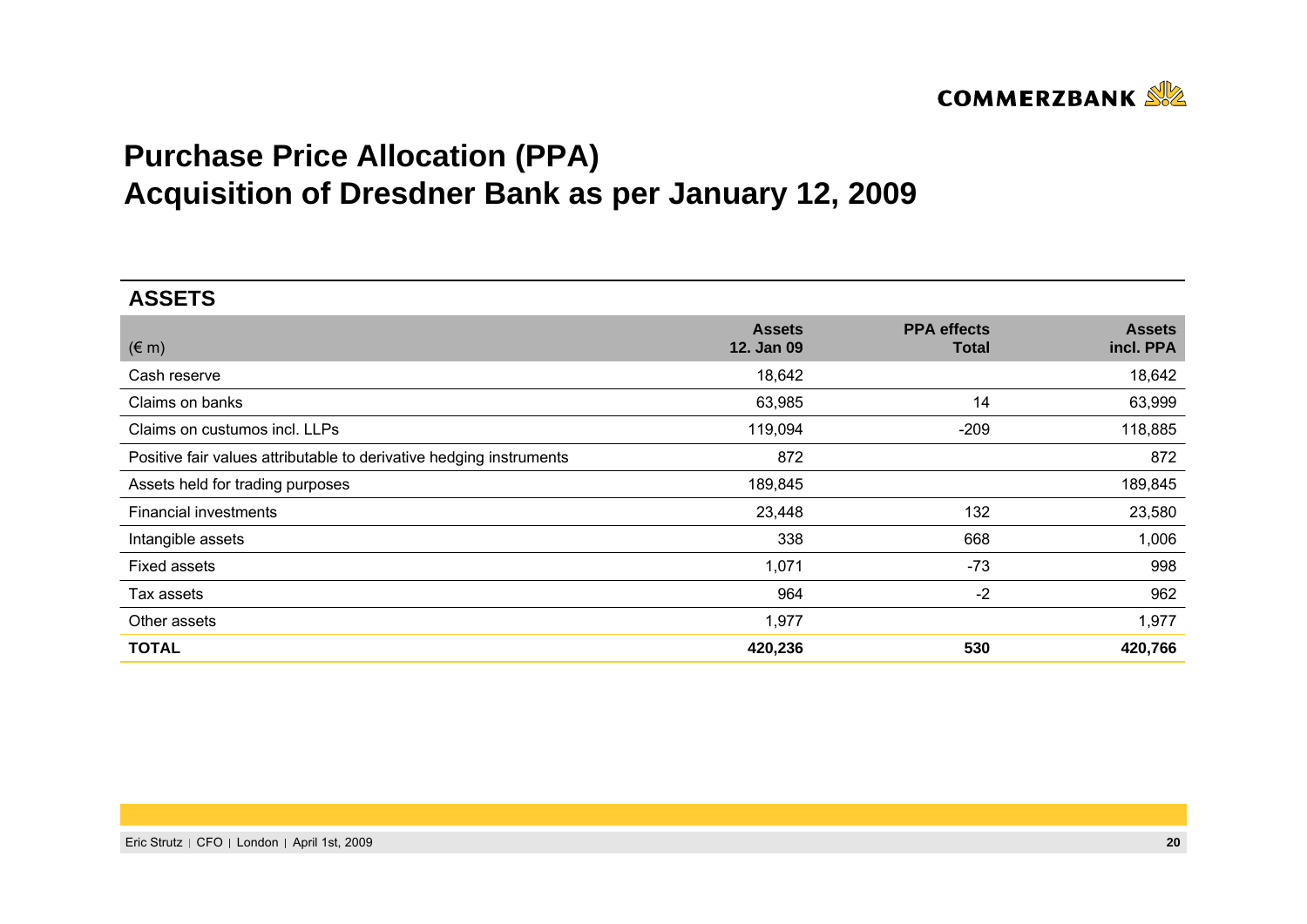

# **Purchase Price Allocation (PPA) Acquisition of Dresdner Bank as per January 12, 2009**

**Liabilities and equity**

| $(\in$ m)                                                           | <b>Liabilities</b><br>12. Jan 09 | <b>PPA</b> effects<br><b>TOTAL</b> | <b>Liabilities</b><br>incl. PPA |
|---------------------------------------------------------------------|----------------------------------|------------------------------------|---------------------------------|
| Liabilities to banks                                                | 66,786                           | $-40$                              | 66,746                          |
| Liabilities to customers                                            | 143,612                          | $-384$                             | 143,228                         |
| Securitized liabilities                                             | 25,499                           | $-54$                              | 25,445                          |
| Negative fair values attributable to derivative hedging instruments | 69                               |                                    | 69                              |
| Liabilities from trading activities                                 | 164,823                          |                                    | 164,823                         |
| Pension provisions                                                  | $-15$                            | 796                                | 781                             |
| Other provisions                                                    | 1,605                            | 199                                | 1,804                           |
| Tax liabilities                                                     | 742                              | 493                                | 1,235                           |
| Other liabilities                                                   | 5,706                            |                                    | 5,706                           |
| Subordinated capital                                                | 4,635                            | $-611$                             | 4,024                           |
| Hybrid capital                                                      | 2,787                            | $-1,494$                           | 1,293                           |
| Equity                                                              | 3,987                            | 1,625                              | 5,612                           |
| Capital of Commerzbank                                              | 2,251                            | 1,625                              | 3,876                           |
| <b>Minority interests</b>                                           | 1,736                            |                                    | 1,736                           |
| <b>TOTAL</b>                                                        | 420,236                          | 530                                | 420,766                         |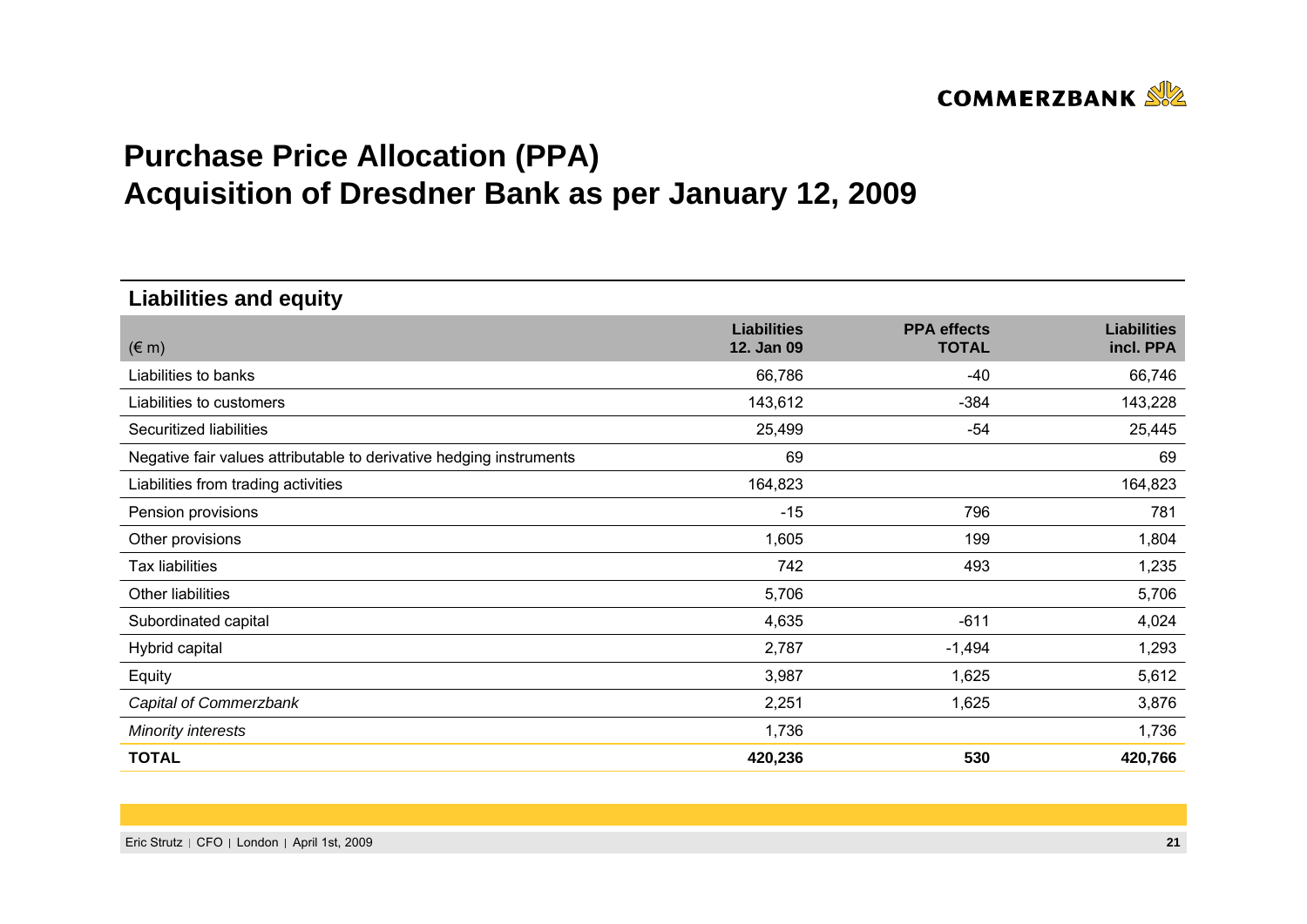

# **Purchase Price Allocation (PPA) Acquisition of Dresdner Bank as per January 12, 2009**

#### **Summary of the effects on equity capital:**

| $(\in$ m)                     |        |
|-------------------------------|--------|
| As per January 12, 2009       | 2,251  |
| Interest rate spreads         | 2,388  |
| Customers / Brand             | 770    |
| Fixed assets / real estate    | $-73$  |
| Pensions                      | $-796$ |
| Legal and Tax risks           | -332   |
| Other and deferred tax        | -332   |
| As per Jan 12, 2009 after PPA | 3,876  |

| $\blacksquare$ Goodwill*      | $0.8 \text{ bn} \in$ |
|-------------------------------|----------------------|
| Minus acquired equity capital | 3.9 bn $\in$         |
| Purchase price                | 4.7 bn €             |

\*) as of March 18, 2009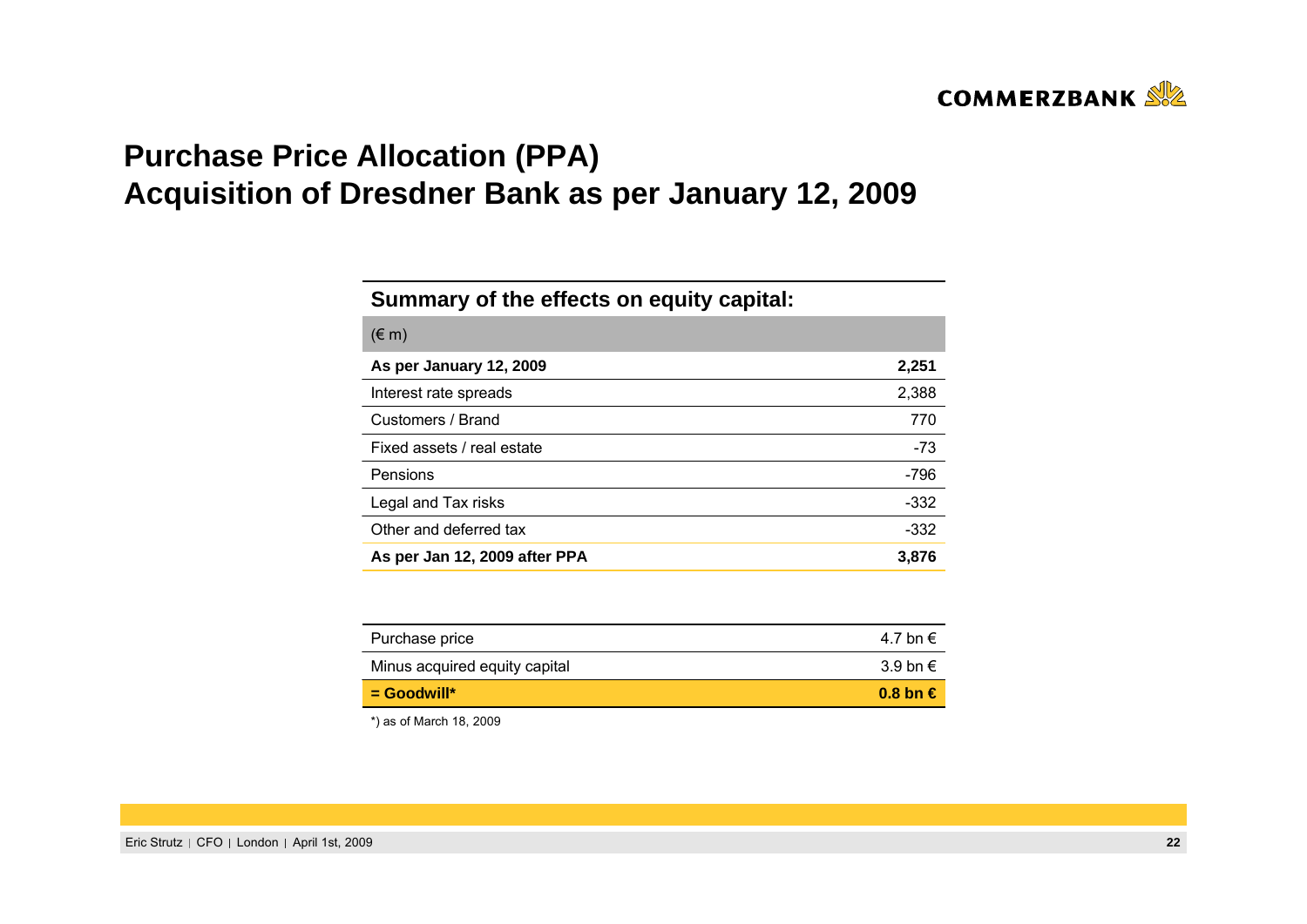

## **Appendix 2**

Eric Strutz | CFO | London | April 1st, 2009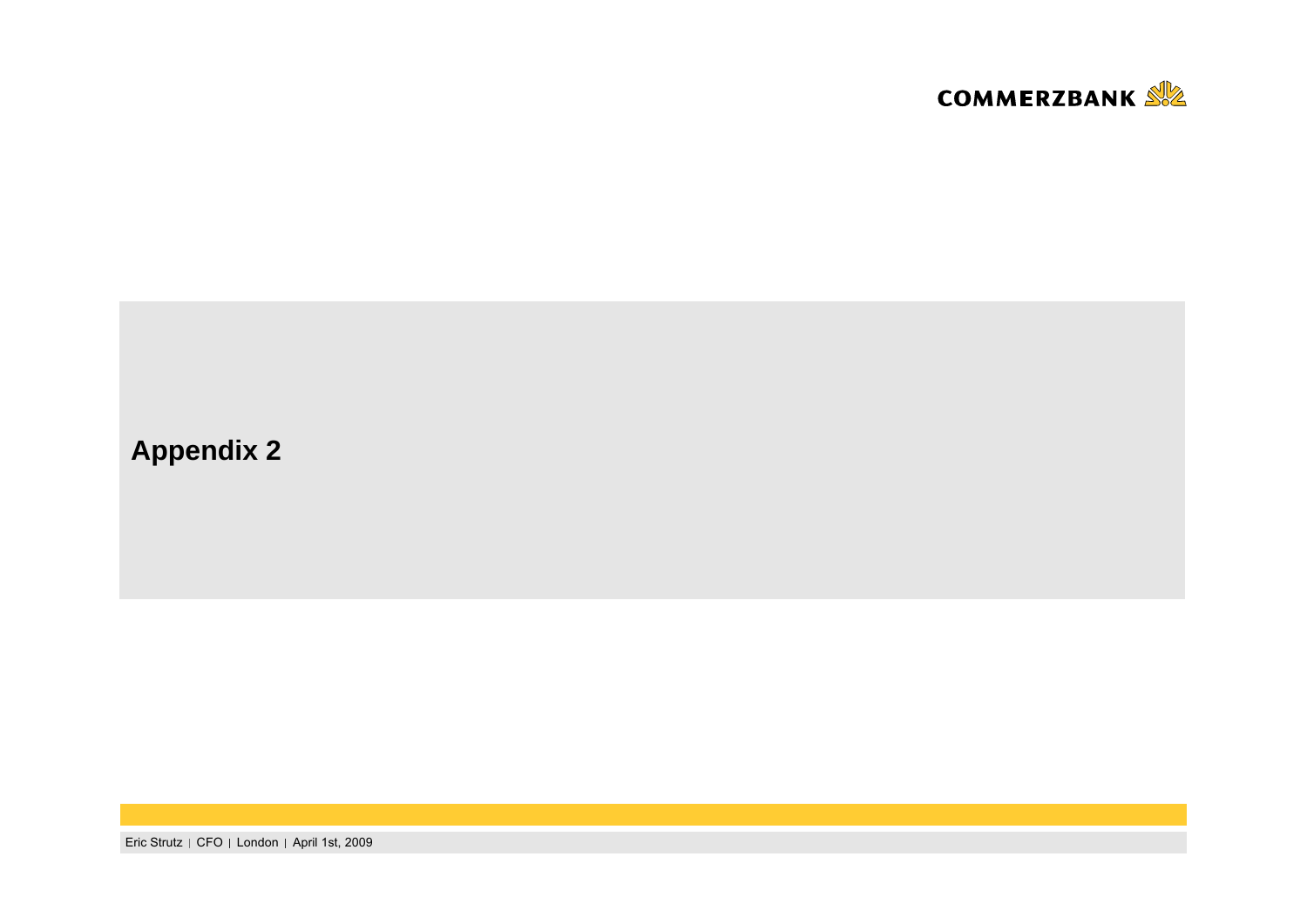

#### **Assets**

| $(\in$ m)                                                               | Commerz-<br>bank Group | <b>Dresdner</b><br><b>Bank Group**</b> | <b>Reconciliation</b><br>effects pro-<br>forma | <b>CB Group</b><br>new pro-<br>forma | Notes (i.a.)                                                                                |
|-------------------------------------------------------------------------|------------------------|----------------------------------------|------------------------------------------------|--------------------------------------|---------------------------------------------------------------------------------------------|
| Cash reserve                                                            | 6,566                  | 18,642                                 | $-3,195$                                       | 22,013                               | Payment of cash component Dresdner                                                          |
| Claims on banks                                                         | 62,969                 | 62,729                                 | $-3,012$                                       | 122,685                              | +€1.2bn Schiffsbank, -€4.6bn intercompany<br>elimination                                    |
| Claims on customers                                                     | 284,815                | 120,822                                | 10,517                                         | 416,154                              | +€12.3bn Schiffsbank and intercompany<br>elimination                                        |
| Positive fair values attributable to<br>derivative hedging instruments* | 10,528                 | 872                                    | $-692$                                         | 10,708                               | +€0.4bn Schiffsbank, -€1.1bn intercompany<br>elimination                                    |
| Assets held for trading purposes                                        | 118,569                | 189,845                                | $-6,995$                                       | 301,420                              | +€0.5bn Schiffsbank, -€7.5bn intercompany<br>elimination                                    |
| <b>Financial investments</b>                                            | 127,450                | 23,443                                 | 1,628                                          | 152,521                              | +€2.3bn Schiffsbank, -€0.6bn elimination of<br>Schiffsbank within the capital consolidation |
| Intangible assets                                                       | 1,336                  | 338                                    | 1,411                                          | 3,085                                | +€0.8bn client relationship & brand, +0.8bn<br>Goodwill Dresdner                            |
| <b>Fixed assets</b>                                                     | 1,240                  | 1,071                                  | -54                                            | 2,257                                | $-£129m$ PPA                                                                                |
| Other assets incl. tax assets                                           | 11,723                 | 3,199                                  | $-186$                                         | 14,736                               | +€0.3bn Schiffsbank, -€0.4bn deconsolidation<br>of cominvest                                |
| <b>TOTAL</b>                                                            | 625,196                | 420,961                                | $-578$                                         | 1,045,579                            |                                                                                             |

\* Non-trading assets \*\* not congruent with Dresdner annual report 2008 due to implementation of Commerzbank classification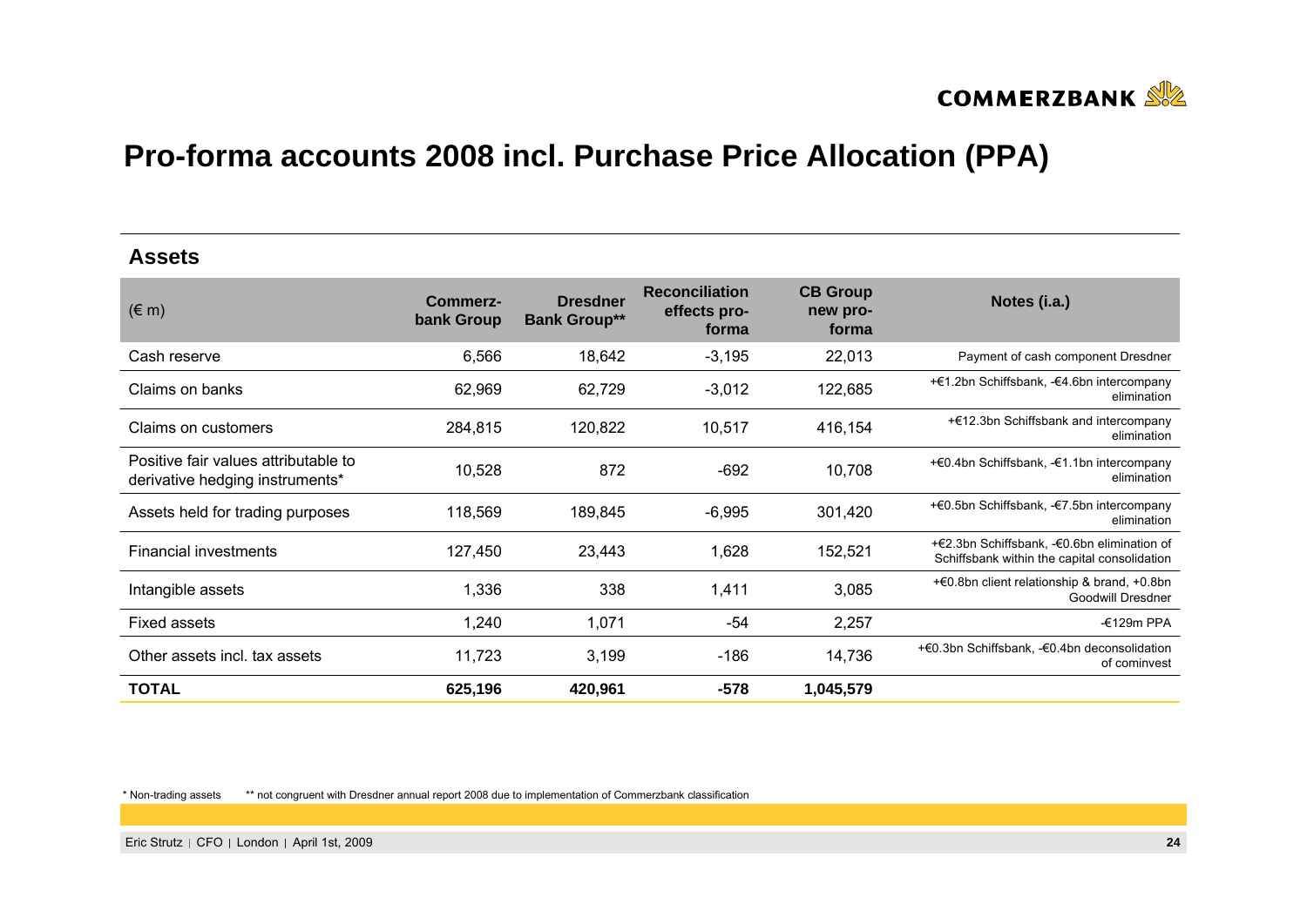

#### **Liabilities and Equity**

| $(\in$ m)                                                               | Commerz-<br>bank Group | <b>Dresdner</b><br><b>Bank Group**</b> | <b>Reconciliation</b><br>effects pro-<br>forma | <b>CB Group</b><br>new pro-<br>forma | Notes (i.a.)                                                                                                                                  |
|-------------------------------------------------------------------------|------------------------|----------------------------------------|------------------------------------------------|--------------------------------------|-----------------------------------------------------------------------------------------------------------------------------------------------|
| Liabilities to banks                                                    | 128,492                | 66,786                                 | $-351$                                         | 194,927                              | +€5bn Schiffsbank, -€4.6bn intercompany<br>elimination                                                                                        |
| Liabilities to customers                                                | 170,203                | 143,612                                | 6,103                                          | 319,917                              | +€6.1bn Schiffsbank                                                                                                                           |
| Securitized liabilities                                                 | 165,827                | 25,499                                 | 780                                            | 192,105                              | +€3.6bn Schiffsbank, -€2.7bn intercompany<br>elimination                                                                                      |
| Negative fair values attributable to<br>derivative hedging instruments* | 21,463                 | 69                                     | $-983$                                         | 20,549                               | +€0.2bn Schiffsbank, -€1.2bn intercompany<br>elimination                                                                                      |
| Liabilities from trading activities                                     | 96,208                 | 164,651                                | $-4,336$                                       | 256,523                              | +€0.4bn Schiffsbank, -€5.0bn intercompany<br>elimination                                                                                      |
| <b>Provisions</b>                                                       | 2,030                  | 1,800                                  | 820                                            | 4,650                                | $+60.8$ bn PPA                                                                                                                                |
| Other liabilities incl. tax liabilities                                 | 6,075                  | 6,628                                  | 537                                            | 13,241                               | +€0.4bn Schiffsbank                                                                                                                           |
| Subordinated capital                                                    | 11,836                 | 4,687                                  | $-187$                                         | 16,337                               | +€0.4bn Schiffsbank, -€0.6bn PPA                                                                                                              |
| Hybrid capital                                                          | 3,158                  | 2,735                                  | $-1,381$                                       | 4,512                                | +€0.1bn Schiffsbank, -€1.4bn PPA                                                                                                              |
| Equity                                                                  | 19,904                 | 4,494                                  | $-1,580$                                       | 22,818                               | capital consolidation Dresdner Bank and PPA                                                                                                   |
| <b>Minority interests</b>                                               | 657                    | 1,736                                  | 160                                            | 2,552                                | +€160m Schiffsbank                                                                                                                            |
| Others                                                                  | 19,247                 | 2,759                                  | $-1,739$                                       | 20,266                               | $+60.7$ bn capital increase (contribution in kind),<br>+€1.2bn PPA, -€4.0bn capital consolidation<br>Dresdner, +€0.4bn capital gain cominvest |
| <b>TOTAL</b>                                                            | 625,196                | 420,961                                | $-578$                                         | 1,045,579                            |                                                                                                                                               |

\* Non-trading assets \*\* not congruent with Dresdner annual report 2008 due to implementation of Commerzbank classification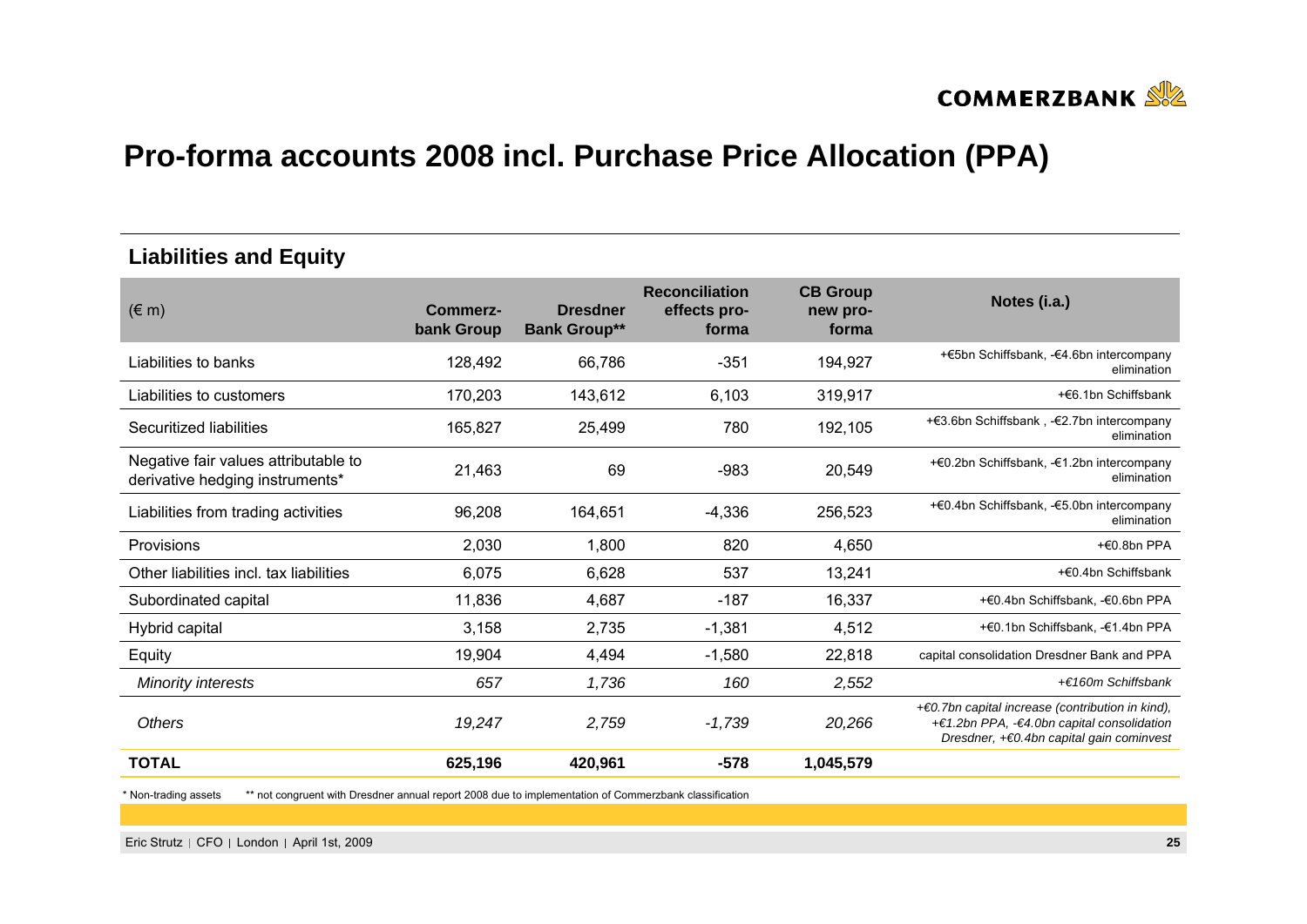

#### **Income Statement**

| $(\in$ m)                                                        | <b>Commerz-</b><br>bank Group | <b>Dresdner</b><br><b>Bank Group*</b> | <b>Reconciliation</b><br>effects pro-<br>forma | <b>CB Group</b><br>new pro-<br>forma | Notes (i.a.)                                                      |
|------------------------------------------------------------------|-------------------------------|---------------------------------------|------------------------------------------------|--------------------------------------|-------------------------------------------------------------------|
| Net interest income                                              | 4,729                         | 3,017                                 | $-421$                                         | 7,325                                | -€316m PPA amortization, -€90m 4)                                 |
| Provision for possible loan losses                               | $-1,855$                      | $-1,671$                              | $-27$                                          | $-3,553$                             | -€43m 1), $+€16m 2$ )                                             |
| Net interest income after provisioning                           | 2,874                         | 1,346                                 | $-448$                                         | 3,772                                |                                                                   |
| Net commission income                                            | 2,846                         | 2,162                                 | $-332$                                         | 4,676                                | -€72m 2), -€182m 3), -€80m 4)                                     |
| Trading profit                                                   | $-450$                        | $-4,313$                              | 80                                             | $-4,683$                             | +€18m 1), $-6$ 6m 2), $+66$ 8m 4)                                 |
| Net investment income                                            | $-665$                        | 731                                   | 15                                             | 81                                   | +€451m 3), -€479m capital gains DRS                               |
| Other results                                                    | $-27$                         | $-68$                                 | $-36$                                          | $-131$                               | $-$ €9m 3), $-$ €13m other reclassification                       |
| Total income                                                     | 4,578                         | $-142$                                | $-721$                                         | 3,715                                |                                                                   |
| Operating expenses                                               | 4,956                         | 4,519                                 | $-306$                                         | 9,169                                | +€26m 1), -€188m 2), -€121m 3) -154m 4) +131m<br>PPA amortisation |
| <b>Operating profit</b>                                          | $-378$                        | $-4,661$                              | $-415$                                         | $-5,454$                             |                                                                   |
| Impairments on goodwill                                          | 0                             | 39                                    | 0                                              | 39                                   |                                                                   |
| Restructuring expenses                                           | 25                            | $\mathbf 0$                           | $-13$                                          | 12                                   |                                                                   |
| Pre-tax profit                                                   | $-403$                        | $-4,700$                              | $-401$                                         | $-5,505$                             |                                                                   |
| Taxes on income                                                  | $-465$                        | 1,535                                 | $-138$                                         | 932                                  | -€138m deferred income tax PPA                                    |
| <b>Consolidated surplus</b>                                      | 62                            | $-6,235$                              | $-263$                                         | $-6,437$                             |                                                                   |
| Consolidated surplus attributable to<br>minorities               | 59                            | 62                                    | 12                                             | 133                                  | + €15 m 1), $-$ €2 m 4)                                           |
| Consolidated surplus attributable to<br>Commerzbank shareholders | 3                             | $-6,297$                              | $-276$                                         | $-6,570$                             |                                                                   |

1) = Schiffsbank, 2) = OLB, 3) = cominvest, 4) = elimination 1.1. – 12.1. \* not congruent with Dresdner annual report 2008 due to implementation of Commerzbank classification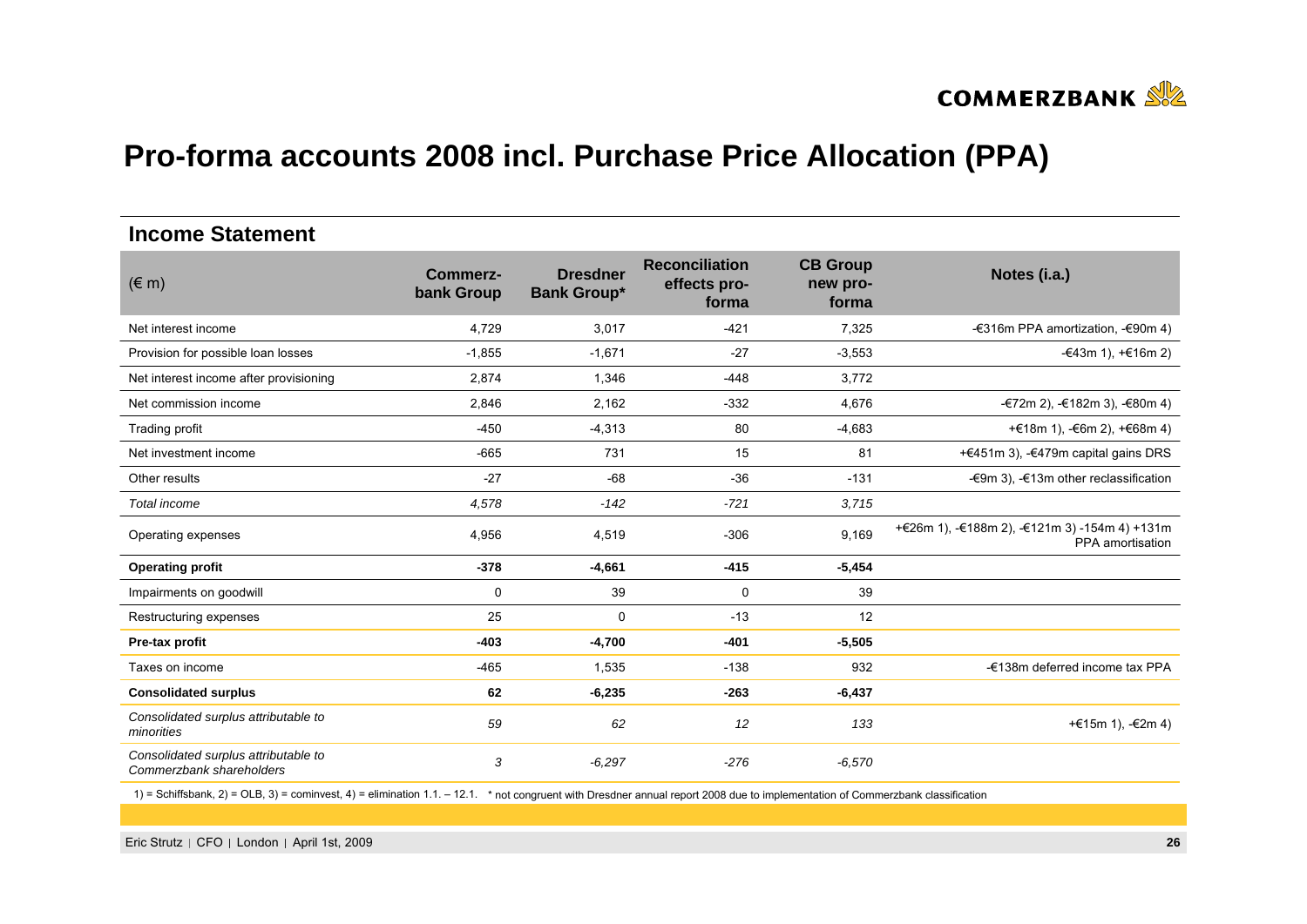

#### **Income Statement – Q1**

| $(\in$ m)                                                        | Commerz-<br>bank Group | <b>Dresdner</b><br><b>Bank Group*</b> | <b>Reconciliation</b><br>effects pro-<br>forma | <b>CB Group</b><br>new pro-<br>forma | Notes (i.a.)                              |
|------------------------------------------------------------------|------------------------|---------------------------------------|------------------------------------------------|--------------------------------------|-------------------------------------------|
| Net interest income                                              | 1,019                  | 679                                   | $-184$                                         | 1,514                                | +€27m 1) -€41m 2), -€91m 4), -€79m PPA    |
| Provision for possible loan losses                               | $-175$                 | $-10$                                 | -6                                             | $-191$                               | -€11m 1), +€4m 2)                         |
| Net interest income after provisioning                           | 844                    | 669                                   | $-190$                                         | 1,323                                |                                           |
| Net commission income                                            | 732                    | 597                                   | $-149$                                         | 1,180                                | -€18m 2), $-€51m$ 3), $-€80m$ 4)          |
| Trading profit                                                   | 173                    | $-509$                                | 76                                             | $-260$                               | + €4m 1), + €4m 2), + €68m 4)             |
| Net investment income                                            | $-26$                  | 46                                    | 447                                            | 467                                  | +€2m 2), +€451m 3), -€8m 4)               |
| Other results                                                    | 34                     | $-1$                                  | $-14$                                          | 19                                   | -€15m elimination of intercompany effects |
| Total income                                                     | 1.757                  | 802                                   | 170                                            | 2,729                                |                                           |
| Operating expenses                                               | 1,322                  | 1,156                                 | $-191$                                         | 2,287                                | -€45m 2), -€32m 3), -€154m 4), +€33m PPA  |
| <b>Operating profit</b>                                          | 435                    | $-354$                                | 361                                            | 442                                  |                                           |
| Impairments on goodwill                                          | $\mathbf 0$            | $\mathbf 0$                           | 0                                              | 0                                    |                                           |
| Restructuring expenses                                           | 25                     | $-16$                                 | $-13$                                          | $-4$                                 | -€15m elimination of intercompany effects |
| Pre-tax profit                                                   | 410                    | $-338$                                | 374                                            | 446                                  |                                           |
| Taxes on income                                                  | 80                     | 115                                   | $-45$                                          | 150                                  | + €9m 1) - €2m 3) - €15m 4), - €34m PPA   |
| <b>Consolidated surplus</b>                                      | 330                    | $-453$                                | 419                                            | 296                                  |                                           |
| Consolidated surplus attributable to<br>minorities               | 50                     | 16                                    | 2                                              | 68                                   | +€4m 1), $-€2m 4$                         |
| Consolidated surplus attributable to<br>Commerzbank shareholders | 280                    | $-469$                                | 417                                            | 228                                  |                                           |

1) = Schiffsbank, 2) = OLB, 3) = cominvest, 4) = elimination 1.1. – 12.1.2008 \* not congruent with Dresdner annual report 2008 due to implementation of Commerzbank classification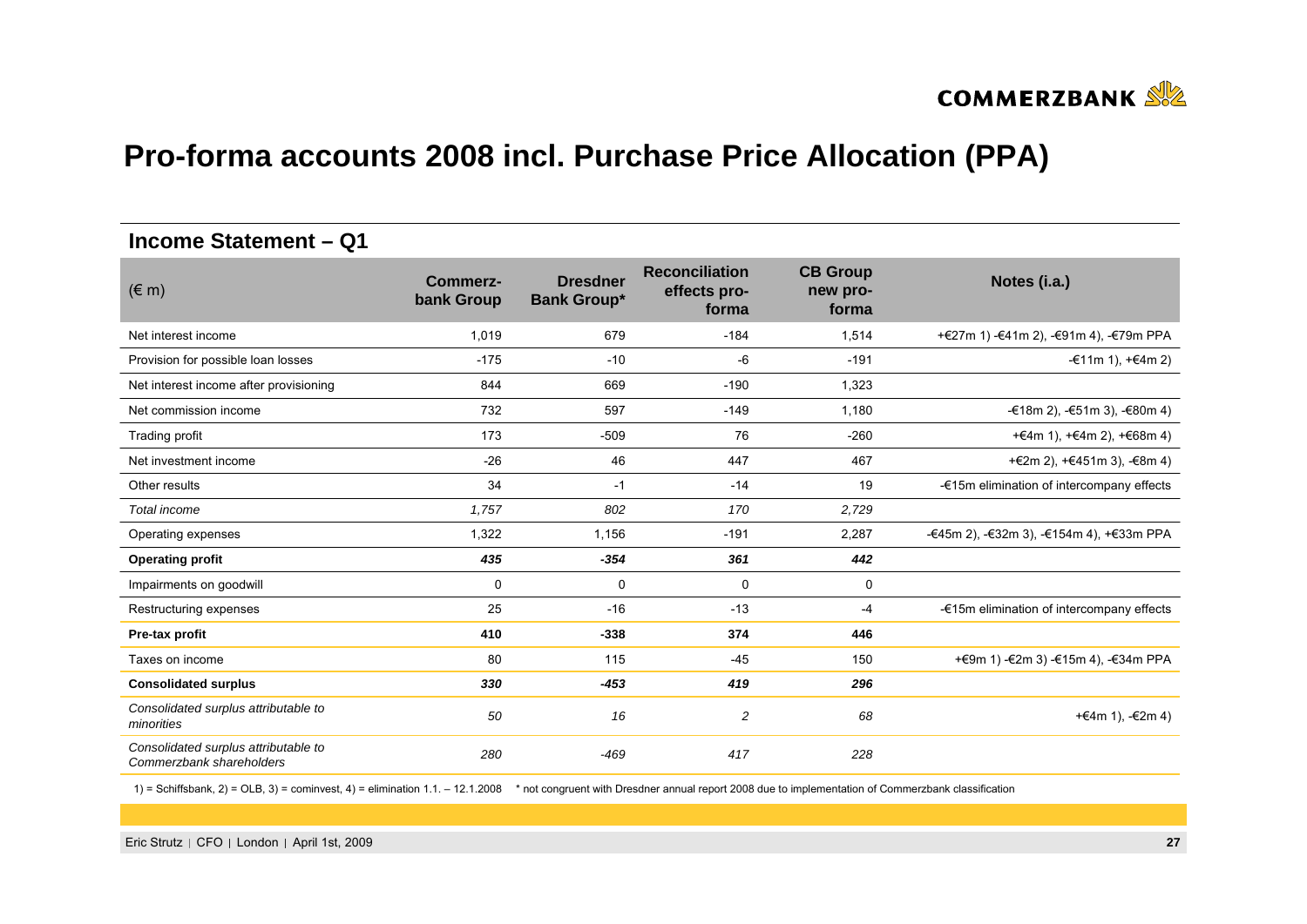

#### **Income Statement – Q2**

| $(\in$ m)                                                        | <b>Commerz-</b><br>bank Group | <b>Dresdner</b><br><b>Bank Group*</b> | <b>Reconciliation</b><br>effects pro-<br>forma | <b>CB Group</b><br>new pro-<br>forma | Notes (i.a.)                                  |
|------------------------------------------------------------------|-------------------------------|---------------------------------------|------------------------------------------------|--------------------------------------|-----------------------------------------------|
| Net interest income                                              | 1,174                         | 678                                   | $-61$                                          | 1,791                                | +€27m 1) -€32m 2), +€20m 3), -€79m PPA amort. |
| Provision for possible loan losses                               | $-414$                        | $-66$                                 | -8                                             | $-488$                               | -€11m 1), $+€2m 2$ )                          |
| Net interest income after provisioning                           | 760                           | 612                                   | $-69$                                          | 1,303                                |                                               |
| Net commission income                                            | 717                           | 552                                   | $-65$                                          | 1,204                                | $-€19m 2$ ), $-€46m 3$ )                      |
| Trading profit                                                   | 375                           | $-638$                                | $\mathbf{1}$                                   | $-262$                               | +€5m 1), $-€3m 2)$                            |
| Net investment income                                            | $-86$                         | 97                                    | $-10$                                          |                                      | $-64m3$                                       |
| Other results                                                    | 91                            | $-36$                                 | $-3$                                           | 52                                   | $-£2m3)$                                      |
| Total income                                                     | 1,857                         | 587                                   | $-146$                                         | 2,298                                |                                               |
| Operating expenses                                               | 1,373                         | 1,095                                 | $-40$                                          | 2,428                                | +€7m 1), -€47m 2), -€33m 3), +€33m PPA amort. |
| <b>Operating profit</b>                                          | 484                           | $-508$                                | $-106$                                         | $-130$                               |                                               |
| Impairments on goodwill                                          | 0                             | 0                                     | 0                                              | 0                                    |                                               |
| Restructuring expenses                                           | 0                             | -1                                    | 0                                              | $\overline{\mathbf{1}}$              | other reclassification                        |
| Pre-tax profit                                                   | 484                           | $-509$                                | $-106$                                         | $-131$                               |                                               |
| Taxes on income                                                  | $-386$                        | 37                                    | $-41$                                          | $-390$                               | -€34m deferred income tax PPA                 |
| <b>Consolidated surplus</b>                                      | 870                           | $-546$                                | $-65$                                          | 259                                  |                                               |
| Consolidated surplus attributable to<br>minorities               | 53                            | 15                                    | $\overline{1}$                                 | 69                                   | +€3m 1), -€2m 2)                              |
| Consolidated surplus attributable to<br>Commerzbank shareholders | 817                           | $-561$                                | $-66$                                          | 190                                  |                                               |

1) = Schiffsbank, 2) = OLB, 3) = cominvest \* not congruent with Dresdner annual report 2008 due to implementation of Commerzbank classification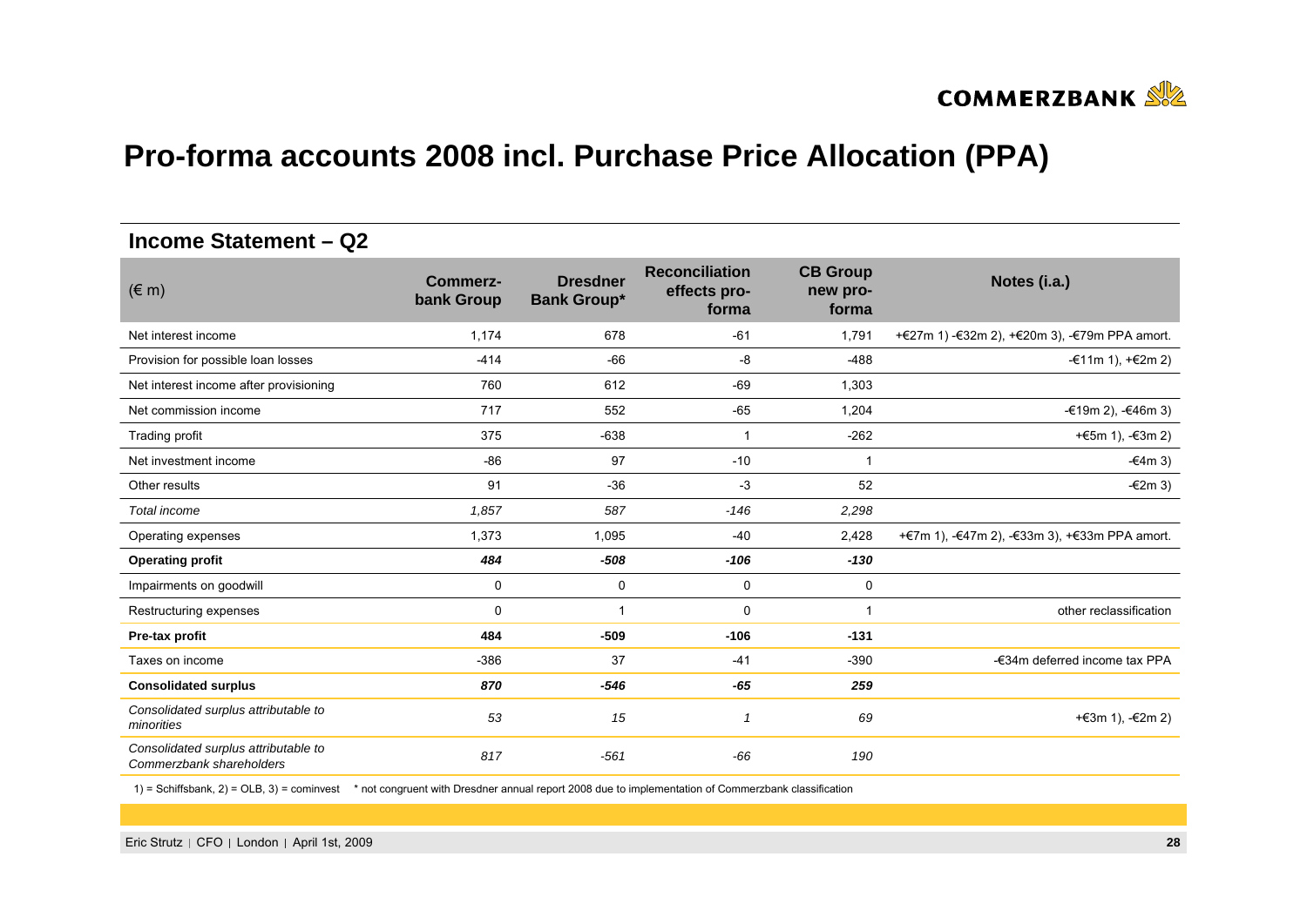

#### **Income Statement – Q3**

| $(\in$ m)                                                        | Commerz-<br>bank Group | <b>Dresdner</b><br><b>Bank Group*</b> | <b>Reconciliation</b><br>effects pro-<br>forma | <b>CB Group</b><br>new pro-<br>forma | Notes (i.a.)                                  |
|------------------------------------------------------------------|------------------------|---------------------------------------|------------------------------------------------|--------------------------------------|-----------------------------------------------|
| Net interest income                                              | 1,211                  | 629                                   | $-94$                                          | 1,746                                | +€27m 1) -€40m 2), -€79m PPA amortization     |
| Provision for possible loan losses                               | $-628$                 | $-261$                                | -9                                             | $-898$                               | -€10m 1), $+€2m 2$ )                          |
| Net interest income after provisioning                           | 583                    | 368                                   | $-103$                                         | 848                                  |                                               |
| Net commission income                                            | 720                    | 569                                   | $-62$                                          | 1,227                                | -€17m 2), -€45m 3)                            |
| Trading profit                                                   | $-297$                 | $-380$                                | 5                                              | $-672$                               | $+65m$ 1)                                     |
| Net investment income                                            | $-229$                 | $-251$                                | 196                                            | $-284$                               | -€3m 1), +€11m 2), +€189m 5)                  |
| Other results                                                    | $-15$                  | $-17$                                 | $-1$                                           | $-33$                                | -€32m other reclassification                  |
| Total income                                                     | 762                    | 289                                   | 35                                             | 1,086                                |                                               |
| Operating expenses                                               | 1,237                  | 1,307                                 | $-40$                                          | 2,504                                | +€6m 1), -€48m 2), -€32m 3), +€32m PPA amort. |
| <b>Operating profit</b>                                          | $-475$                 | $-1,018$                              | 75                                             | $-1,418$                             |                                               |
| Impairments on goodwill                                          | 0                      | $\mathbf 0$                           | $\mathbf 0$                                    | $\mathbf 0$                          |                                               |
| Restructuring expenses                                           | $\Omega$               | 32                                    | 0                                              | 32                                   | -€32m other reclassification                  |
| Pre-tax profit                                                   | $-475$                 | $-1,050$                              | 75                                             | $-1,450$                             |                                               |
| Taxes on income                                                  | $-202$                 | 275                                   | $-24$                                          | 49                                   | -€34m deferred income tax PPA                 |
| <b>Consolidated surplus</b>                                      | $-273$                 | $-1,325$                              | 99                                             | $-1,499$                             |                                               |
| Consolidated surplus attributable to<br>minorities               | 12                     | 17                                    | $\overline{4}$                                 | 33                                   | +€4m 1), -€1m 2)                              |
| Consolidated surplus attributable to<br>Commerzbank shareholders | $-285$                 | $-1,342$                              | 95                                             | $-1,532$                             |                                               |

1) = Schiffsbank, 2) = OLB, 3) = cominvest, 5) elimination capital gains asset sale Dresdner Bank \* not congruent with Dresdner annual report 2008 due to implementation of Commerzbank classification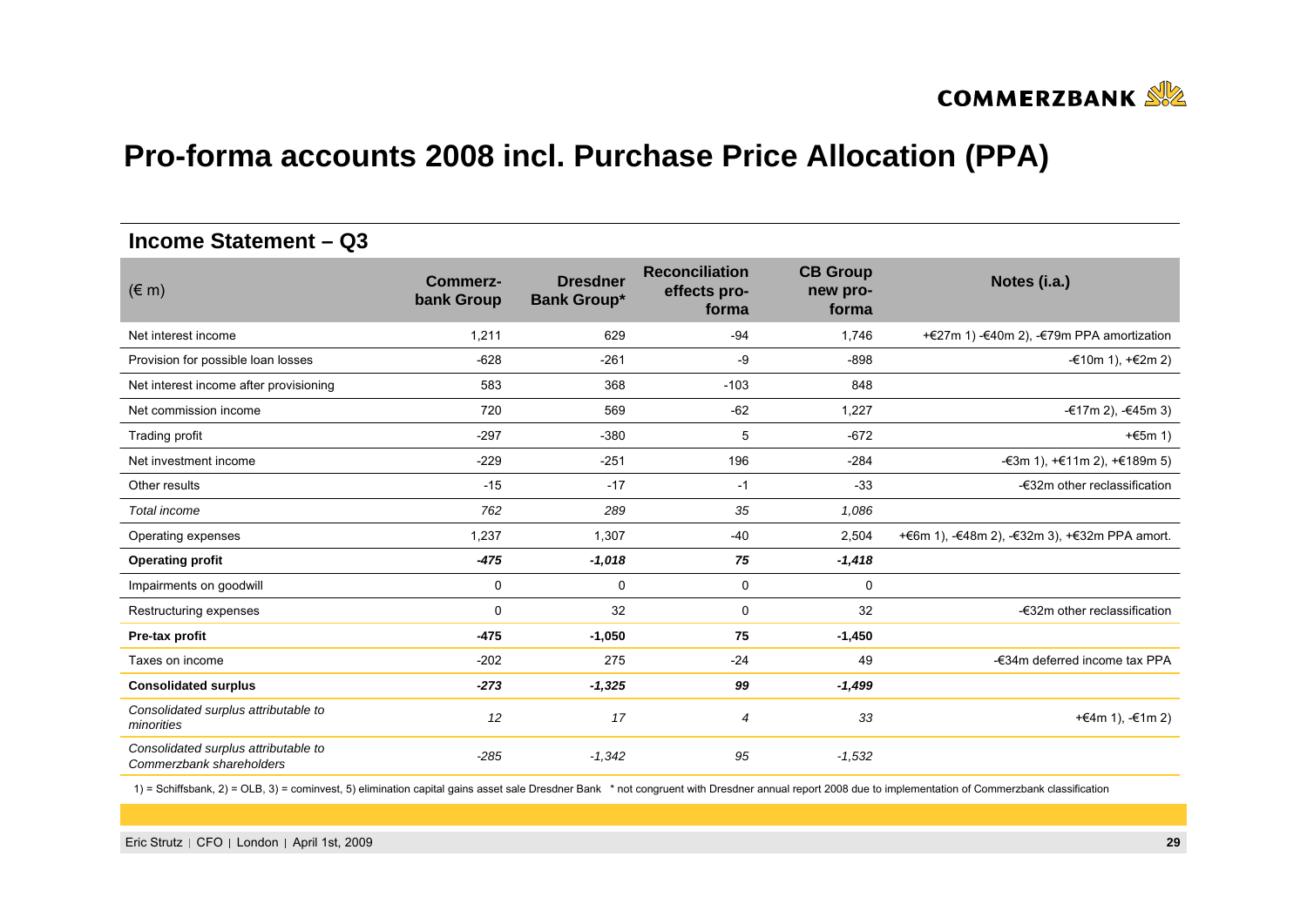

#### **Income Statement – Q4**

| $(\in$ m)                                                        | <b>Commerz-</b><br>bank Group | <b>Dresdner</b><br><b>Bank Group*</b> | <b>Reconciliation</b><br>effects pro-<br>forma | <b>CB Group</b><br>new pro-<br>forma | Notes (i.a.)                                  |
|------------------------------------------------------------------|-------------------------------|---------------------------------------|------------------------------------------------|--------------------------------------|-----------------------------------------------|
| Net interest income                                              | 1,325                         | 1,031                                 | $-82$                                          | 2,274                                | +€33m 3) -€79m PPA amortization               |
| Provision for possible loan losses                               | $-638$                        | $-1,334$                              | $-4$                                           | $-1,976$                             | $=$ €11m 1), $=$ €7m 2)                       |
| Net interest income after provisioning                           | 687                           | $-303$                                | $-86$                                          | 298                                  |                                               |
| Net commission income                                            | 677                           | 444                                   | $-56$                                          | 1,065                                | $-€16m 2$ ), $-€40m 3$ )                      |
| Trading profit                                                   | $-701$                        | $-2,786$                              | $-2$                                           | $-3,489$                             | +€4m 1), $-6$ 6m 2)                           |
| Net investment income                                            | $-324$                        | 839                                   | $-619$                                         | $-104$                               | + €19 m 3), $-668m 5$                         |
| Other results                                                    | $-137$                        | $-14$                                 | $-18$                                          | $-169$                               |                                               |
| Total income                                                     | 202                           | $-1,820$                              | $-781$                                         | $-2,399$                             |                                               |
| Operating expenses                                               | 1,024                         | 962                                   | $-36$                                          | 1,950                                | +€6m 1), -€48m 2), -€24m 3), +€32m PPA amort. |
| <b>Operating profit</b>                                          | $-822$                        | $-2,782$                              | $-745$                                         | $-4,349$                             |                                               |
| Impairments on goodwill                                          | 0                             | 39                                    | 0                                              | 39                                   |                                               |
| Restructuring expenses                                           | 0                             | $-17$                                 | 0                                              | $-17$                                | other reclassification                        |
| Pre-tax profit                                                   | $-822$                        | $-2,804$                              | $-745$                                         | $-4,371$                             |                                               |
| Taxes on income                                                  | 43                            | 1.108                                 | $-28$                                          | 1,123                                | -€34m deferred income tax PPA                 |
| <b>Consolidated surplus</b>                                      | $-865$                        | $-3,912$                              | $-717$                                         | $-5,494$                             |                                               |
| Consolidated surplus attributable to<br>minorities               | $-56$                         | 13                                    | 6                                              | $-37$                                | +€4m 1), $+€3m 2$ )                           |
| Consolidated surplus attributable to<br>Commerzbank shareholders | $-809$                        | $-3.925$                              | $-723$                                         | $-5,457$                             |                                               |

1) = Schiffsbank, 2) = OLB, 3) = cominvest, 5) elimination capital gains asset sale Dresdner Bank \* not congruent with Dresdner annual report 2008 due to implementation of Commerzbank classification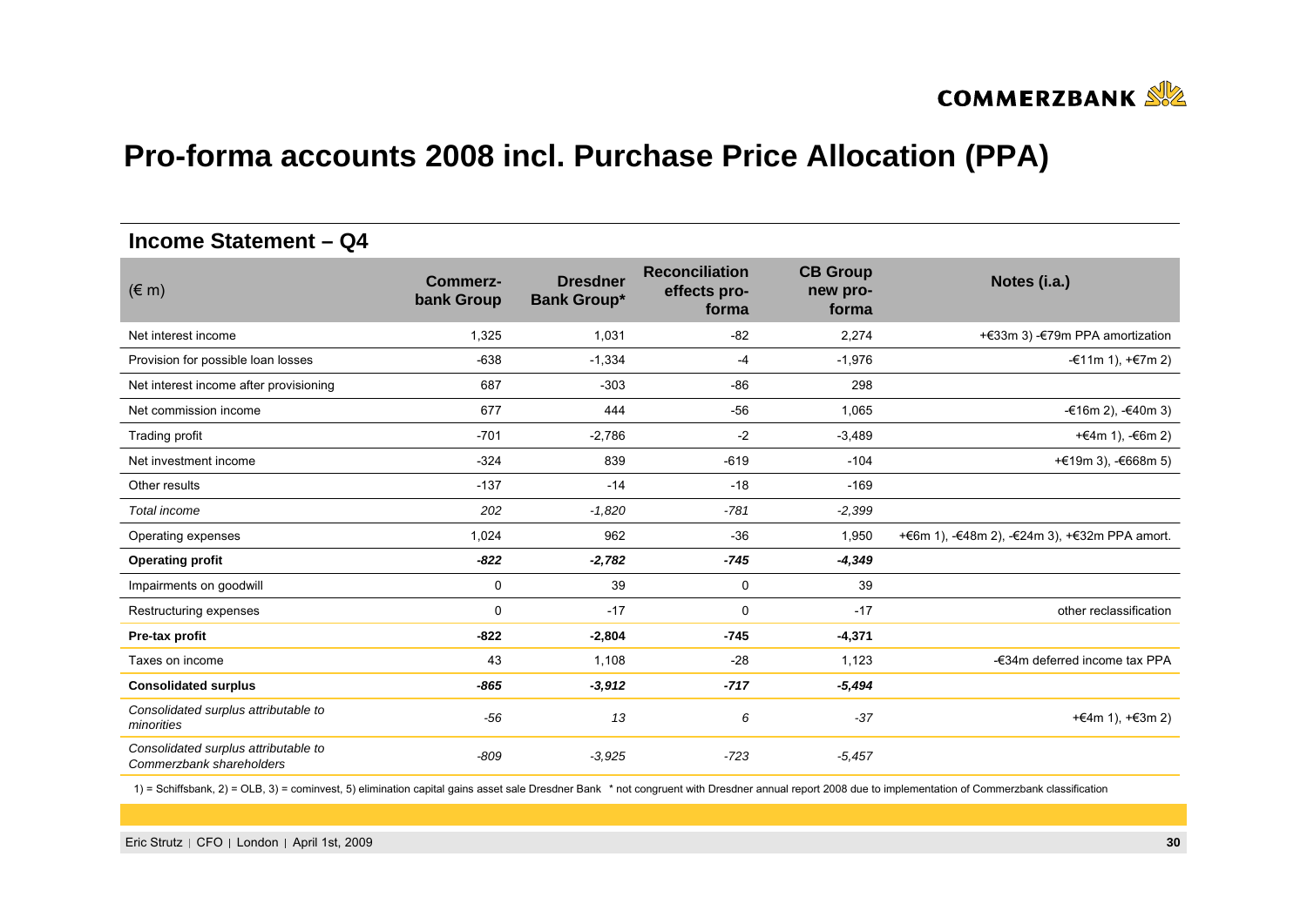

# **Appendix 3**

Eric Strutz | CFO | London | April 1st, 2009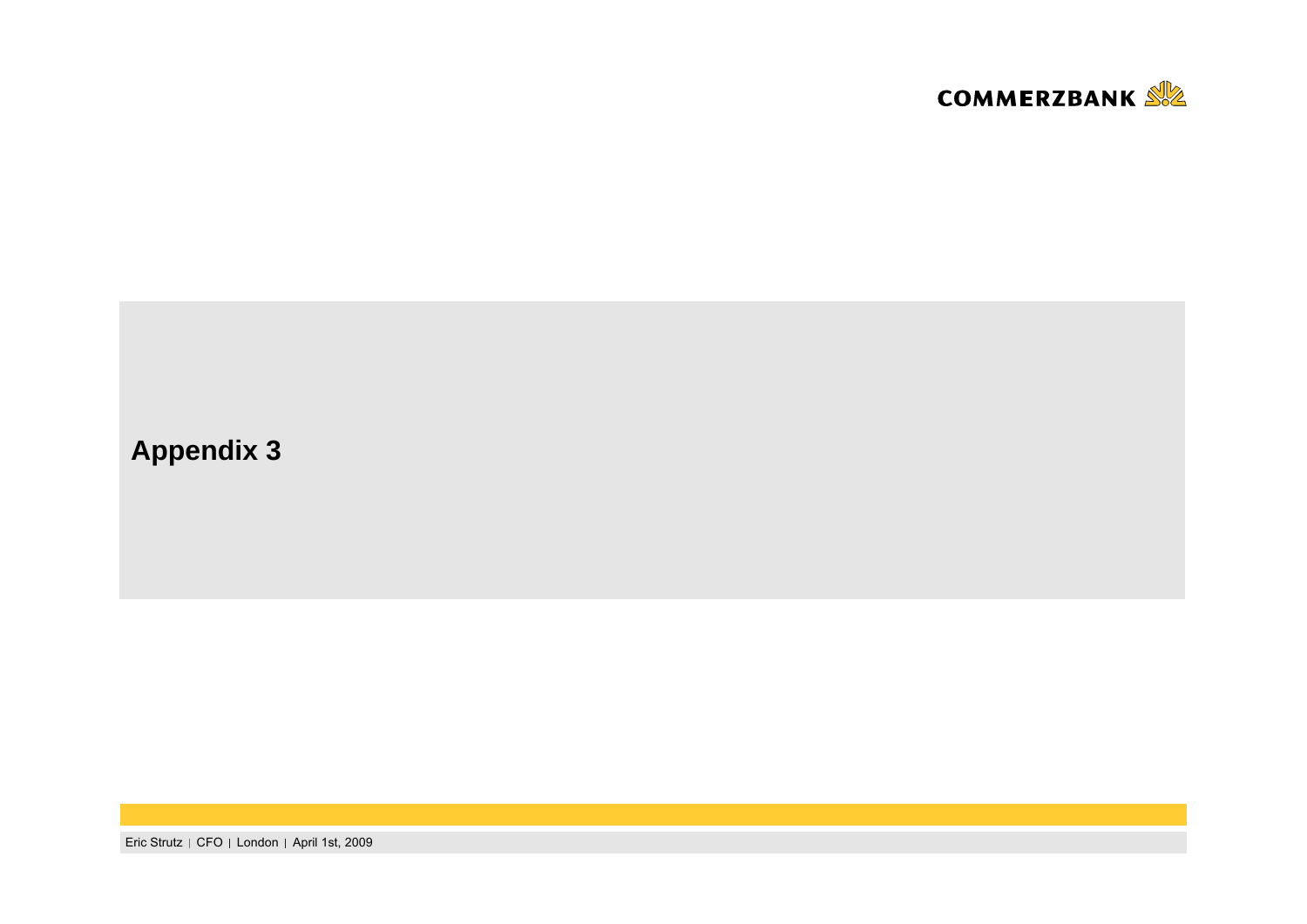

# **P&L effects from Silent Participation of €8.2bn in 2008 (IFRS)**

| <b>Income Statement</b>                                       |              | 2008      | <b>SoFFin effect</b> |                                             |
|---------------------------------------------------------------|--------------|-----------|----------------------|---------------------------------------------|
|                                                               | <b>Notes</b> | $\n  6 m$ | $\notin$ m           |                                             |
| Net interest income                                           | (1)          | 4,729     | 0.7                  | Interest income from<br>reinvestment SoFFin |
|                                                               |              |           |                      | Estimate: 3%                                |
| <b>Operating profit</b>                                       |              | $-378$    | 0.7                  |                                             |
| Restructuring expenses                                        | (8)          | 25        |                      |                                             |
| Pre-tax profit                                                |              | $-403$    | 0.7                  | <b>Taxes on interest</b>                    |
| Taxes on income                                               | (9)          | $-465$    | 0.2                  | income                                      |
| <b>Consolidated surplus</b>                                   |              | 62        | 0.5                  |                                             |
| Consolidated surplus attributable to minorities               |              | 59        |                      |                                             |
| Consolidated surplus attributable to Commerzbank shareholders |              | 3         | 0.5                  |                                             |
| <b>Appropriation of profit</b>                                |              | 2008      |                      |                                             |
| Consolidated surplus attributable to Commerzbank shareholders |              | 3         | 0.5                  | Interest payment to<br><b>SoFFin</b>        |
| Interest paid on SoFFin Silent Participation                  |              | $-2$      | $-2.0$               |                                             |
| Tax credit on interest payment to SoFFin*)                    |              |           | 0.6                  | Tax credit on interest                      |
| Allocation to retained earnings                               |              | $-1$      | $-0.9$               | payment to SoFFin                           |
| <b>Consolidated profit</b>                                    |              | $\bf{0}$  | 0                    |                                             |

\*) in the Annual Report 2008 booked in reserves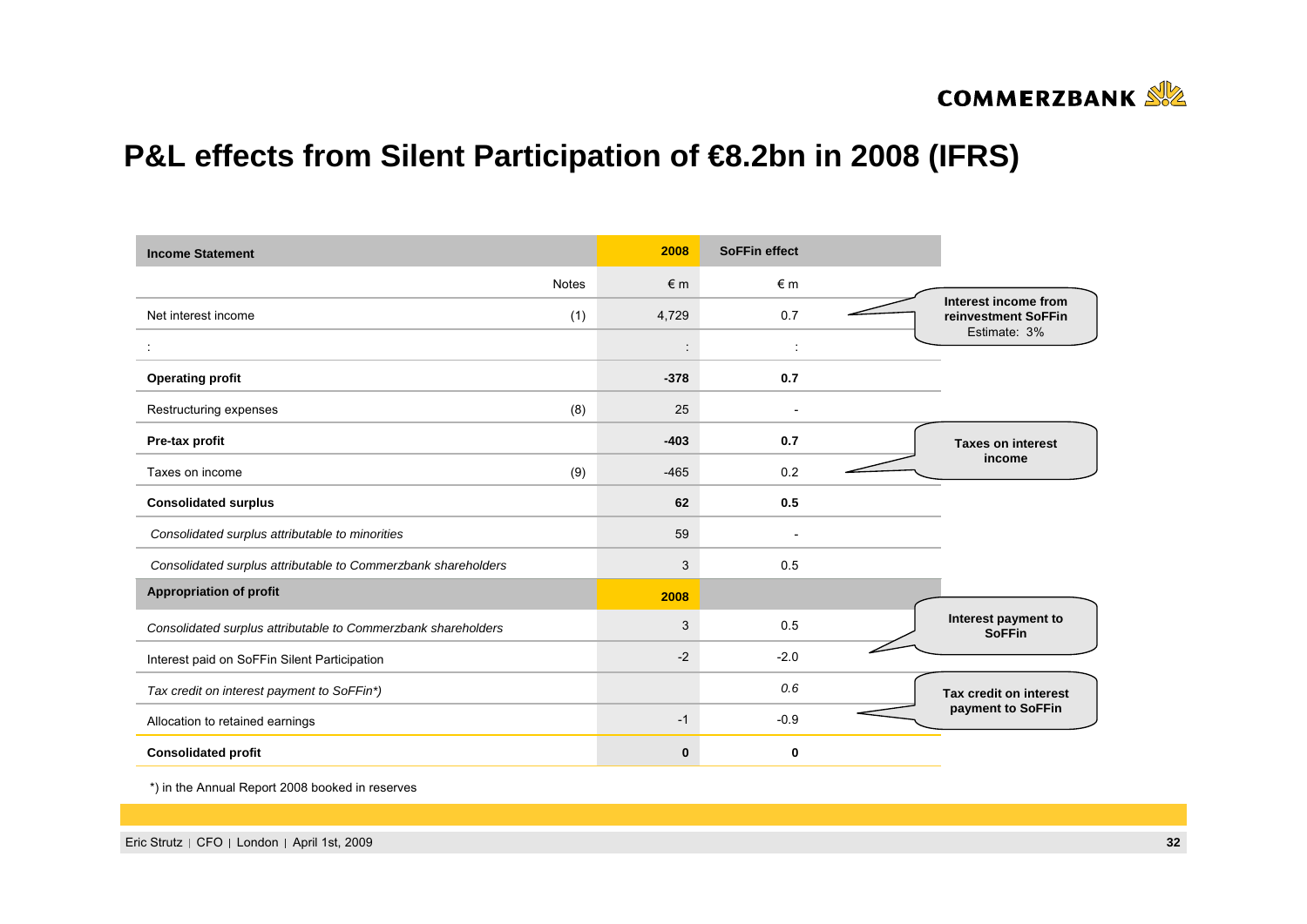

# **Balance sheet effects from interest payment on Silent Participation of €8.2bn in 2008 (IFRS)**

| <b>Balance sheet</b>             | 2008          | <b>SoFFin effect</b>            |                                     |                        |
|----------------------------------|---------------|---------------------------------|-------------------------------------|------------------------|
| <b>Assets</b>                    | €m            | €m                              | Interest income from                |                        |
| Cash reserve                     | 6,566         | 0.7                             | reinvestment SoFFin<br>Estimate: 3% |                        |
|                                  |               | $\cdot$                         | ÷                                   |                        |
| Deferred tax assets              |               | 6,698                           | 0.6                                 | Tax credit on interest |
|                                  |               | $\cdot$<br>$\ddot{\phantom{a}}$ | $\ddot{\phantom{a}}$                | payment to SoFFin      |
| Total                            | 625,196       |                                 |                                     |                        |
| Liabilities adn equity           |               |                                 |                                     |                        |
| Liabilities                      | $\cdots$      |                                 |                                     |                        |
| - Liabilities to SoFFin          |               |                                 | 2.0                                 | Interest payment to    |
| <b>Tax liabilities</b>           |               | 3,161                           | 0.2                                 | <b>SoFFin</b>          |
| Equitiy                          |               | 19,904                          |                                     |                        |
| $\cdots$                         |               |                                 |                                     | Taxes on               |
| Retained earnings                |               | 5,904                           | $-0.9$                              | interest income        |
| - Interest paymentt SoFFin       |               |                                 | $-2.0$                              |                        |
| - Tax credit on interest payment | aggregated in |                                 | 0.6                                 |                        |
| - Retention of earnings          | equity        |                                 | $(0.7 - 0.2)$ 0.5                   |                        |
| Silent participation from SoFFin |               | 8,200                           |                                     |                        |
| <b>Total</b>                     | 625,196       |                                 |                                     |                        |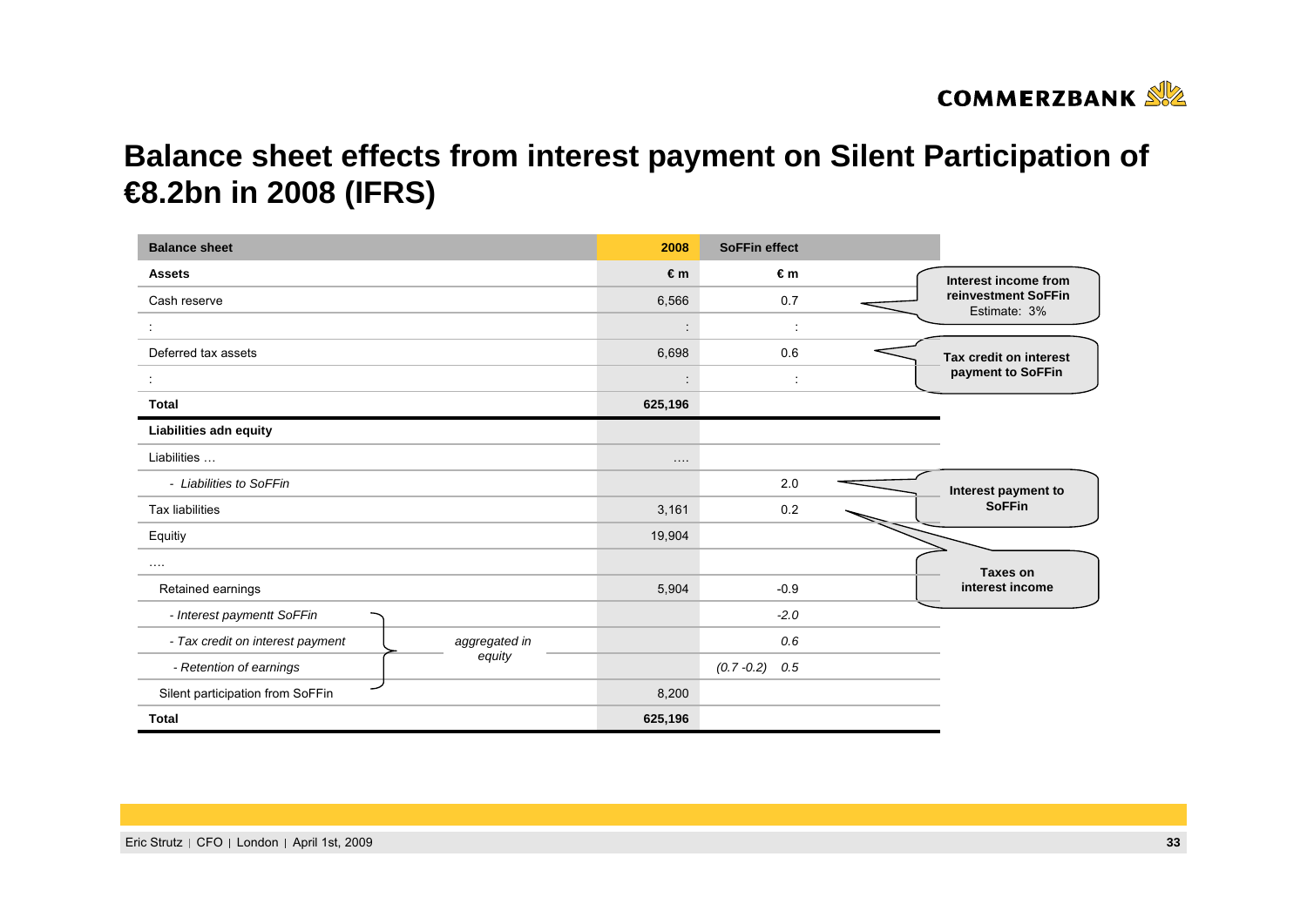

# **P&L effects from Silent Participation of € 8.2 bn in 2008 (German GAAP)**

| <b>Profit and loss account</b>         | 2008       | <b>SoFFin effect</b> |                                     |  |
|----------------------------------------|------------|----------------------|-------------------------------------|--|
|                                        | $\notin$ m | €m                   | Interest income from                |  |
| Interest income                        | 12,898     | 0.7                  | reinvestment SoFFin<br>Estimate: 3% |  |
| Interest expenses                      | $-10,346$  | $-2.0$               |                                     |  |
|                                        |            |                      | <b>Interest payment SoFFin</b>      |  |
| <b>Result from ordinary activities</b> | $-1,171$   | $-1.3$               |                                     |  |
| Taxes on income                        | $-33$      | $-0.4$               | <b>Taxes from interest</b>          |  |
| Net loss for the year                  | $-1,204$   | $-0.9$               | income and interest<br>payment      |  |
|                                        |            |                      |                                     |  |
| <b>Appropriation of profit</b>         | 2008       |                      |                                     |  |
| Transfer from retained earnings        | $-1,205$   | $-0.9$               |                                     |  |
| Transfer to retained earnings          |            | 0                    |                                     |  |
| Net profit                             | $\bf{0}$   | 0                    |                                     |  |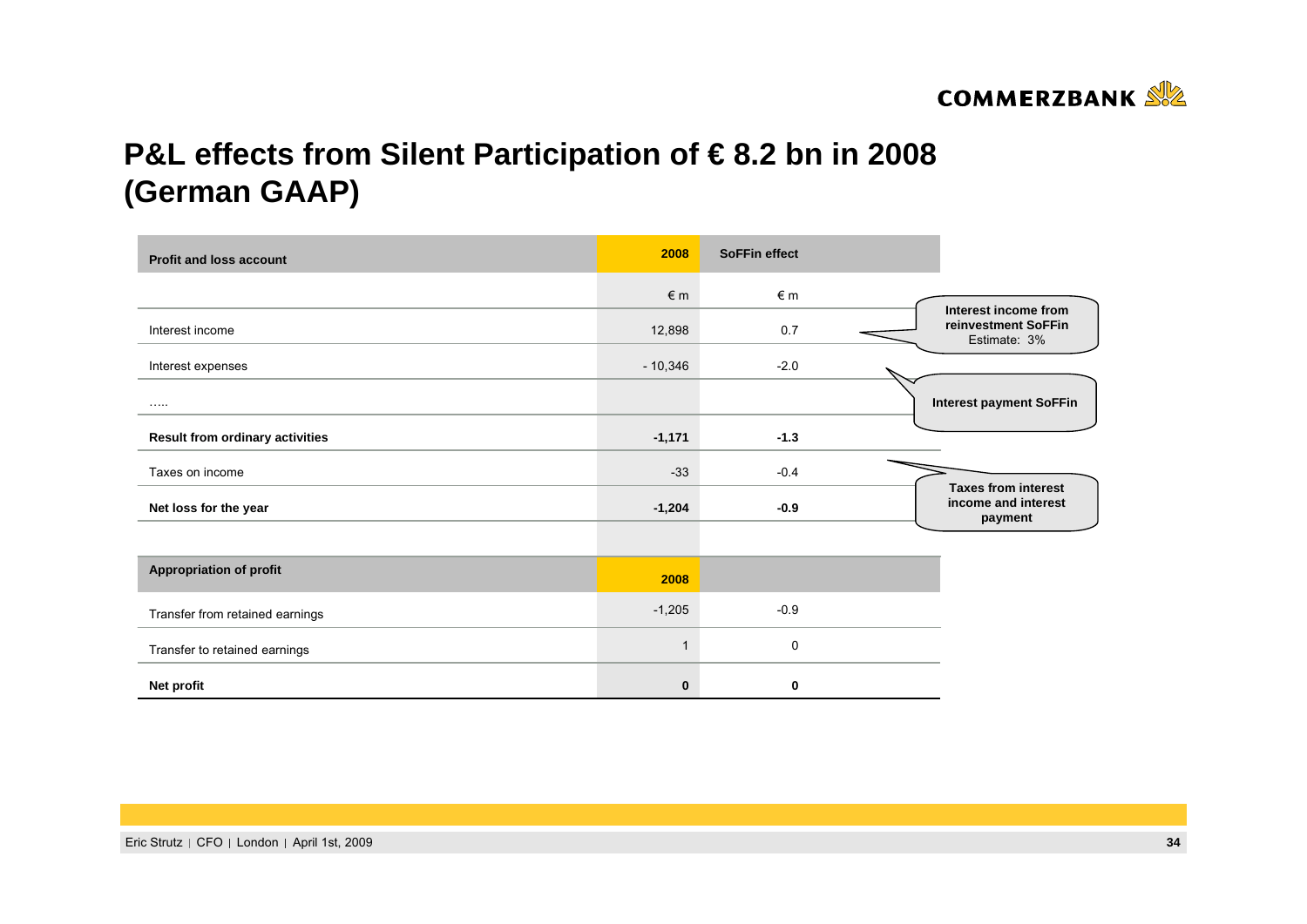

#### **For more information, please contact Commerzbank´s IR team:**

**Jürgen Ackermann** (Head of IR) P: +49 69 136 22338M: juergen.ackermann@commerzbank.com

**Sandra Büschken** (Deputy Head of IR) P: +49 69 136 23617M: sandra.bueschken@commerzbank.com

**Michael Klein**P: +49 69 136 24522M: michael.klein@commerzbank.com **Wennemar von Bodelschwingh** P: +49 69 136 43611M: wennemar.vonbodelschwingh@commerzbank.com

**Ute Heiserer-Jäckel** P: +49 69 136 41874 M: ute.heiserer-jaeckel@commerzbank.com

**Simone Nuxoll**P: +49 69 136 45660 M: simone.nuxoll@commerzbank.com

**Stefan Philippi** P: +49 69 136 45231M: stefan.philippi@commerzbank.com

**Karsten Swoboda**P: +49 69 136 22339 M: karsten.swoboda@commerzbank.com

#### **www.ir.commerzbank.com**